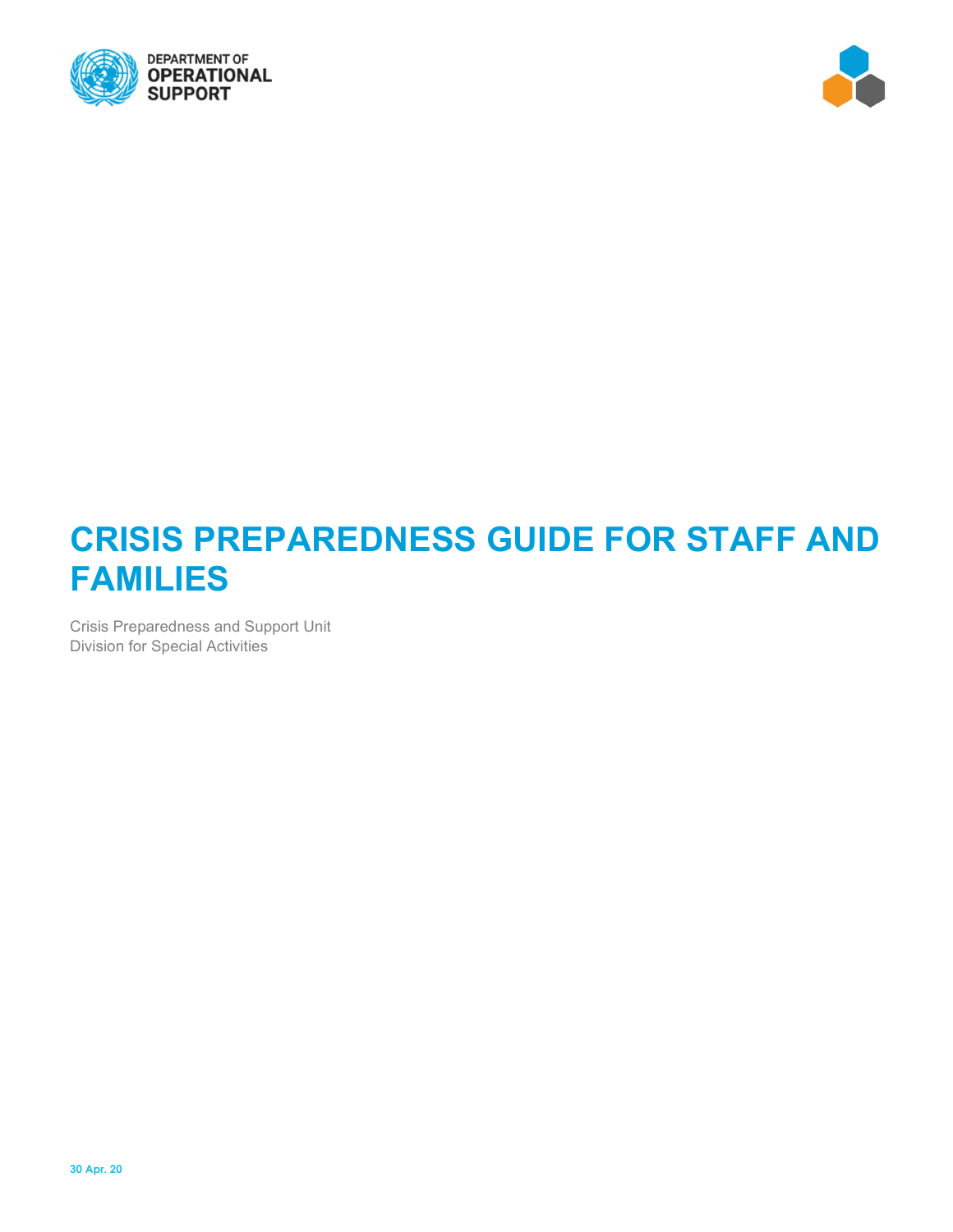

# **CONTENTS**

|     | 6. DIVISION OF HEALTH-CARE MANAGEMENT AND OCCUPATIONAL SAFETY AND HEALTH (DHMOSH)  9 |  |
|-----|--------------------------------------------------------------------------------------|--|
|     |                                                                                      |  |
|     |                                                                                      |  |
|     |                                                                                      |  |
|     |                                                                                      |  |
|     |                                                                                      |  |
|     |                                                                                      |  |
|     |                                                                                      |  |
|     |                                                                                      |  |
|     |                                                                                      |  |
|     |                                                                                      |  |
|     |                                                                                      |  |
|     |                                                                                      |  |
| 10. |                                                                                      |  |
| 11. |                                                                                      |  |
| 12. |                                                                                      |  |
| 13. |                                                                                      |  |
|     |                                                                                      |  |
|     |                                                                                      |  |
|     |                                                                                      |  |
|     |                                                                                      |  |
|     |                                                                                      |  |
|     |                                                                                      |  |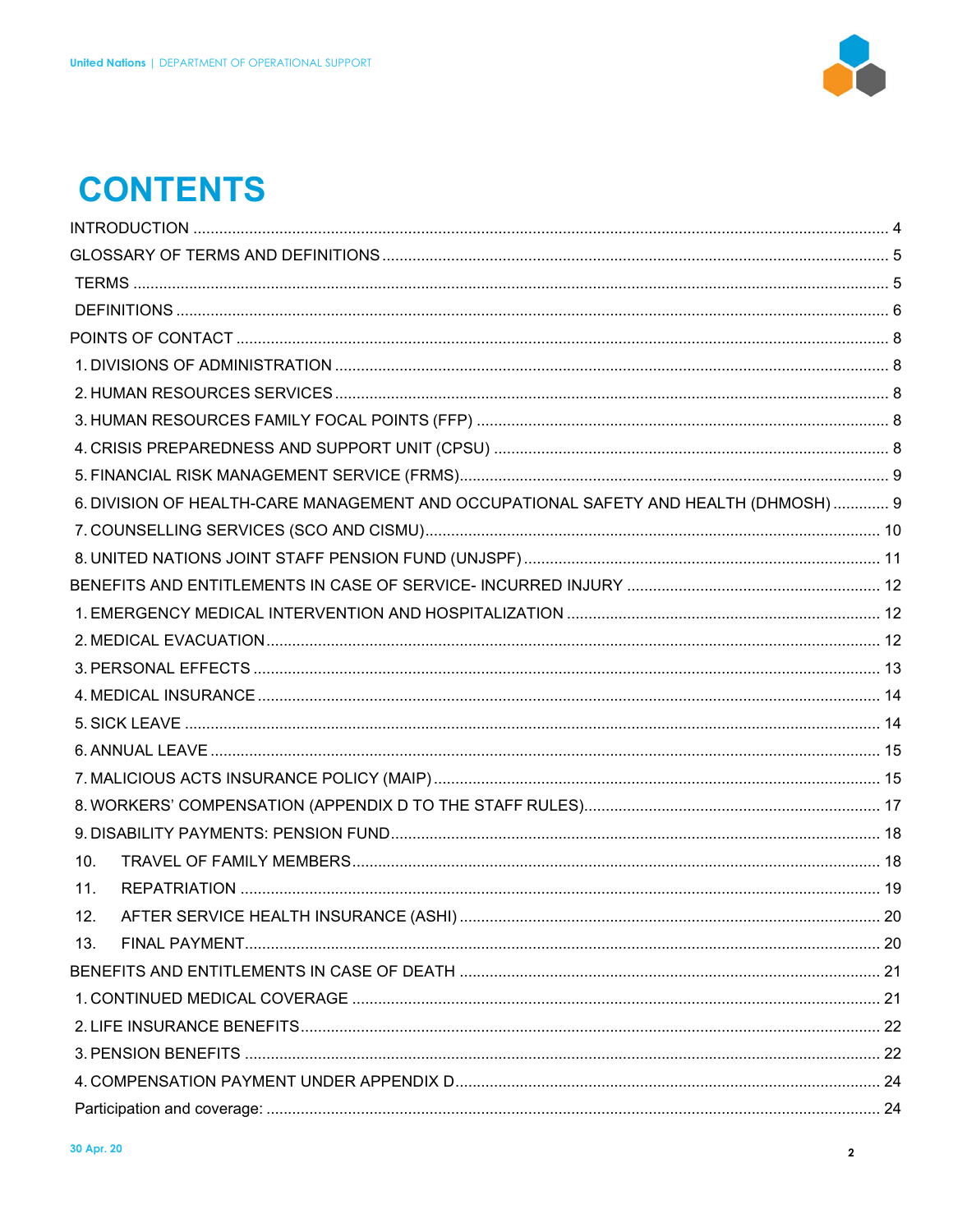

| 10. | REPATRIATION AND TRANSPORTATION OF REMAINS AND PERSONAL EFFECTS TO PLACE OF |  |  |
|-----|-----------------------------------------------------------------------------|--|--|
| 11. |                                                                             |  |  |
| 12. |                                                                             |  |  |
|     |                                                                             |  |  |
|     |                                                                             |  |  |
| 13. |                                                                             |  |  |
| 14. |                                                                             |  |  |
|     |                                                                             |  |  |
|     |                                                                             |  |  |
|     |                                                                             |  |  |
|     |                                                                             |  |  |
|     |                                                                             |  |  |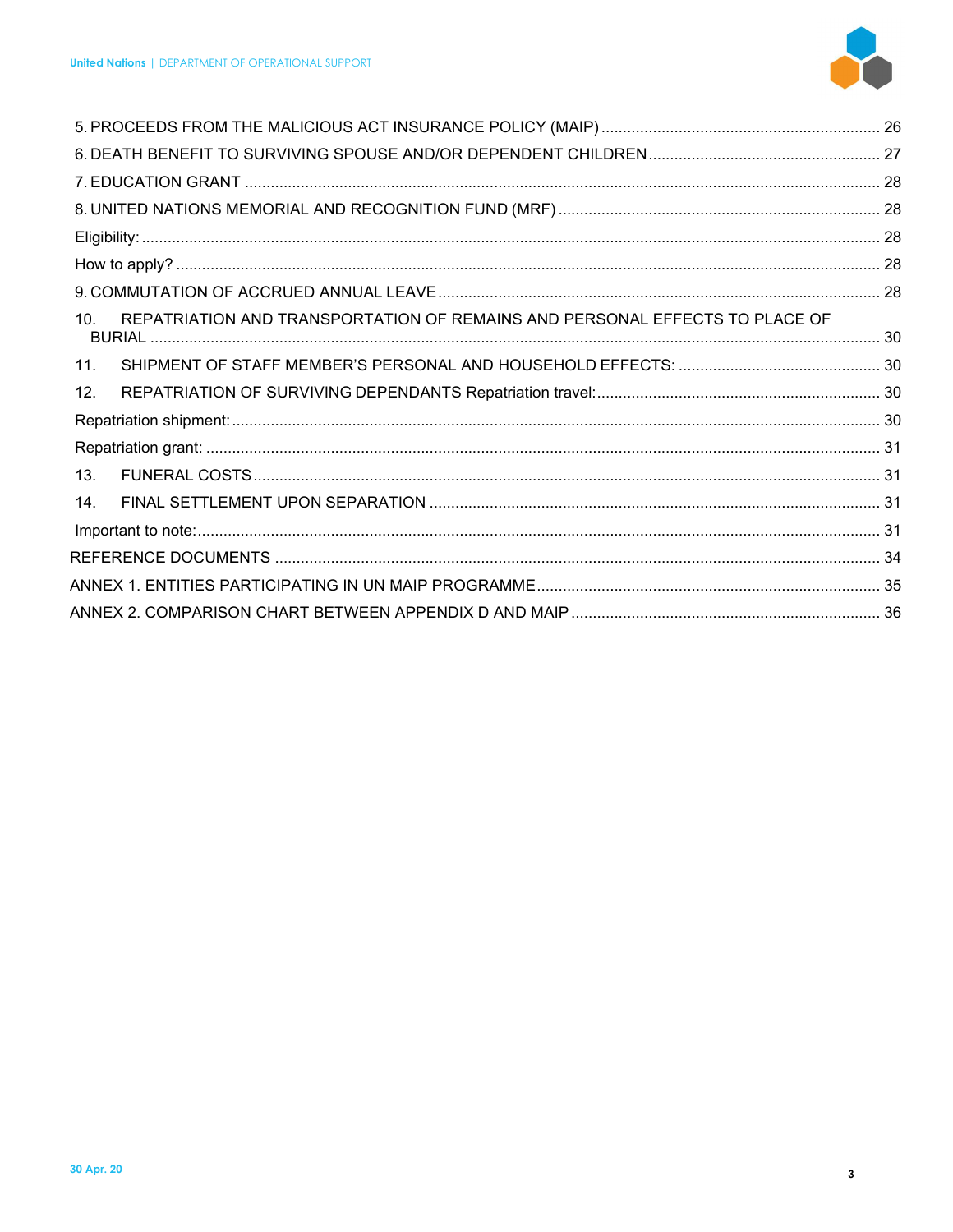

# **INTRODUCTION**

In the course of their service with the United Nations, staff and their family members may be exposed to risks incurred by living and working in volatile environments, including as targets of malicious acts, first responders to humanitarian crises or affected by events such as health crises or natural disasters. Based on lessons learned, the United Nations Secretariat has developed tools to build the capacity of their staff to be better prepared to face critical situations and strengthened the care and services available to those who suffer from injuries or illnesses as a result of serious incidents, or lose their life whilst in service to the Organization.

This Guide is a practical tool for UN staff and their families with recommendations and information on their benefits and entitlements in the case of injury or death. Getting familiar with the information contained in this Guide is the first step to ensure one's own preparedness in case of an emergency. This Guide has been prepared for UN staff and their families, in the event of serious injury or death as a result of a malicious act, natural disaster or other emergency. You are strongly encouraged to share the information herein with your family and/or other relatives and friends. You should keep this guide close at hand for easy reference.

This Guide aims to provide an overview of information and references for UN staff and their families. While the content of this guide was prepared with utmost care, the Organization does not guarantee the completeness, timeliness or correct sequencing of the information provided. The information is subject to the prevalence, interpretation and application of the United Nations Staff Regulations and Rules, administrative issuances, policies and guidelines, the regulatory and policy framework of other United Nations organizations, as well as the United Nations Joint Staff Pension Fund and other external entities cited in the Guide, as may be applicable and as may differ from case to case. Any person relying on the information herein provided is reminded to verify that the information remains accurate and review the corresponding reference documentation. The United Nations therefore accepts no liability for the content or consequences of any actions taken on the basis of the information herein provided unless that information is subsequently confirmed in writing by a duly authorized official.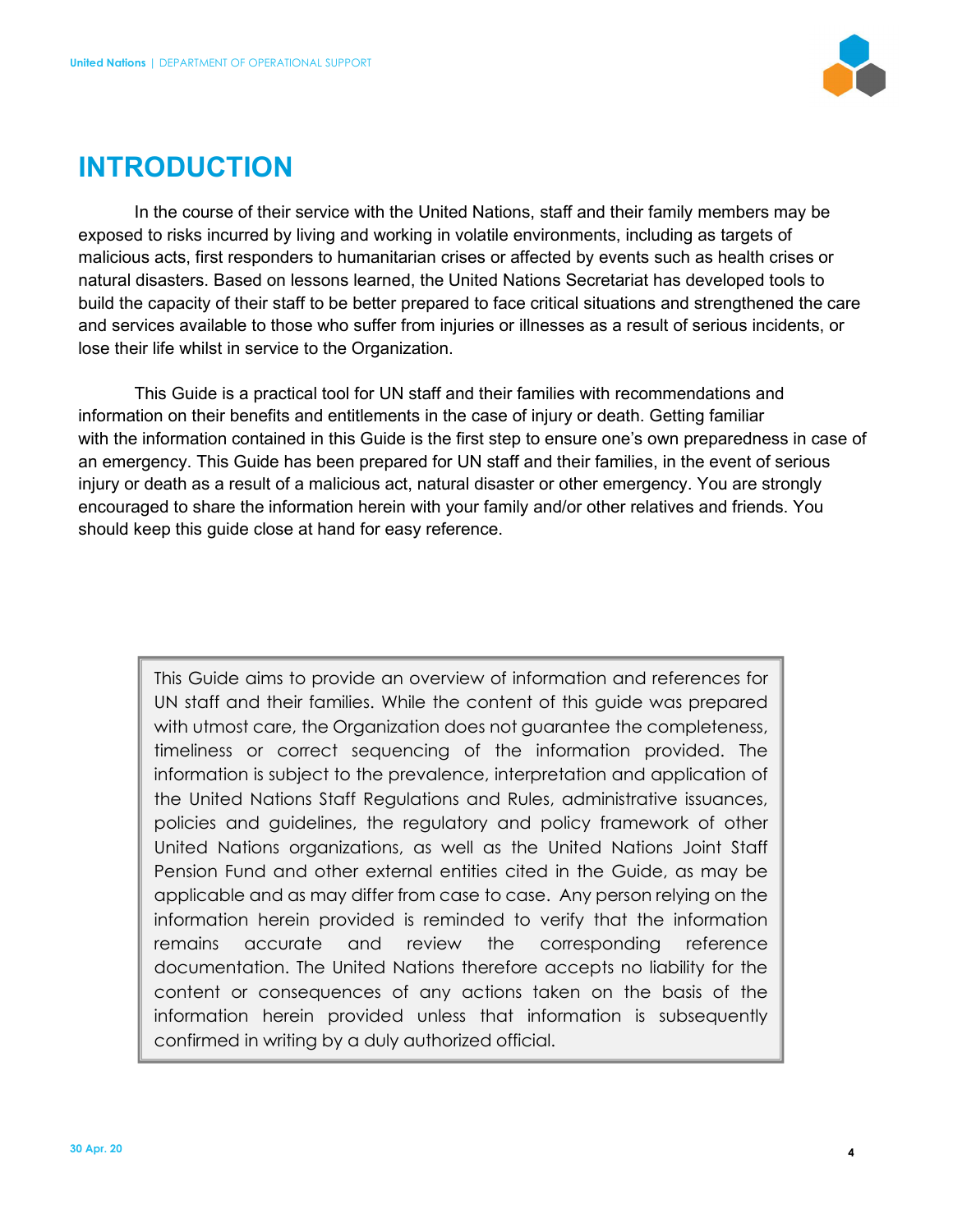

# **GLOSSARY OF TERMS AND DEFINITIONS**

# **TERMS**

- ABCC Advisory Board on Compensation Claims
- Appendix D Describes compensation award under the UN Staff Regulations and Rules ASHI
- After Service Health Insurance
- CISMU Critical Incident Stress Management Unit (in DSS)
- CPSU Crisis Preparedness and Support Unit (in DSA/DOS)
- CSV Crisis Support Volunteers
- DHMOSH Division of Health-Care Management and Occupational Safety and Health (in DOS)
- DMSPC Department of Management Strategy, Policy and Compliance
- DOS Department of Operational Support
- DSA Division for Special Activities (in DOS)
- DSS United Nations Department of Safety and Security
- FFP Family Focal Point
- GLI Group Life Insurance
- IDS Insurance and Disbursement Service
- MAIP Malicious Act Insurance Policy MRF -
- Memorial and Recognition Fund
- OHR Office of Human Resources (in DMSPC)
- UN United Nations
- UNCB United Nations Claims Board
- UNJSPF United Nations Joint Staff Pension Fund
- SCO Staff Counsellors' Office
- SSS- Safety and Security Services (in DSS)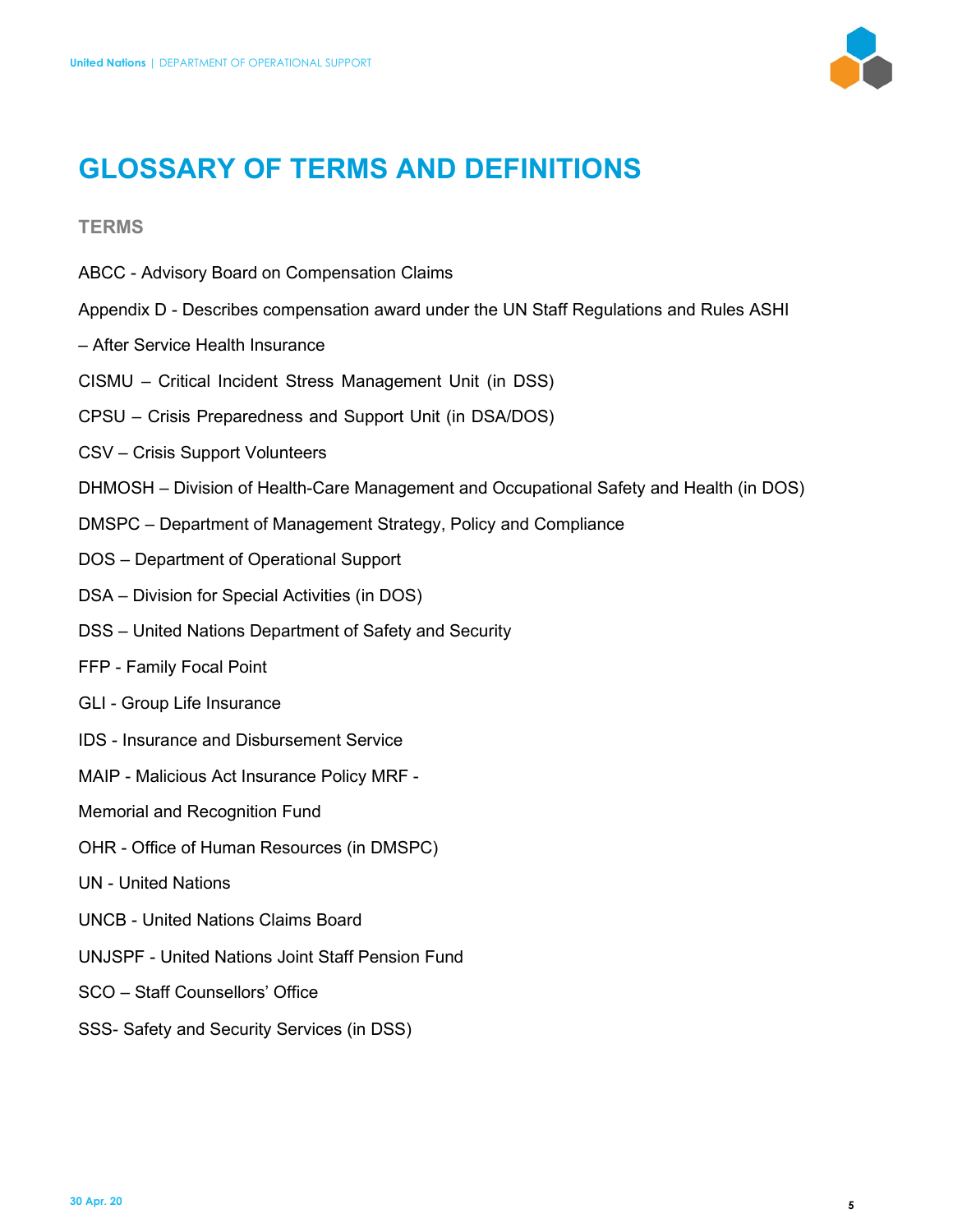

# **DEFINITIONS**

The following are official definitions in accordance with ST/SGB/2018/*1 Staff Regulations and Rules of the United Nations:* 

"(a) For the purposes of the Staff Regulations and rules:

(i) A "dependent spouse" is a spouse whose occupational earnings, if any, do not exceed the lowest entry level of the United Nations General Service gross salary scales in force on 1 January of the year concerned for the duty station in the country of the spouse's place of work. In the case of staff in the Professional and higher categories and in the Field Service category, the entry level amount referenced shall not at any duty station be less than the equivalent of the lowest entry level salary at the base of the salary system (G-2, step I, for New York);

(ii) A "child" is any of the following children for whom the staff member provides main and continuing support:

- a. A staff member's natural or legally adopted child; or
- b. A staff member's stepchild who is residing with the staff member; or

c. A child who cannot be legally adopted, for whom the staff member has legal responsibility and who is residing with the staff member;

(iii) A "dependent child" is a child for whom the staff member provides main and continuing support and who meets one of the following criteria:

a. The child is under the age of 18 years;

b. The child is between the age of 18 and 21 years and attends university or its equivalent full-time; the requirement of residing with the staff member does not apply in this case;

c. The child is of any age and has a disability that is permanent or for a period that is expected to be long-term that prevents substantial gainful employment;

(iv) A staff member claiming a child as a dependent must certify that he or she provides main and continuous support. This certification must be supported by documentary evidence satisfactory to the Secretary-General, if a child:

- a. Does not reside with the staff member;
- b. Is married; or
- c. Is recognized as a dependent under subparagraph (a) (iii) c. above.

 $(v)$  A father, mother, brother or sister of a staff member shall be considered as a secondary dependent if the staff member provides such a person with not less than half of that person's financial resources, and in any case with not less than twice the amount of the dependency allowance. The conditions regarding age, school attendance and disability are the same for a brother or sister as those applicable to a staff member's child

in subparagraph (iii) above."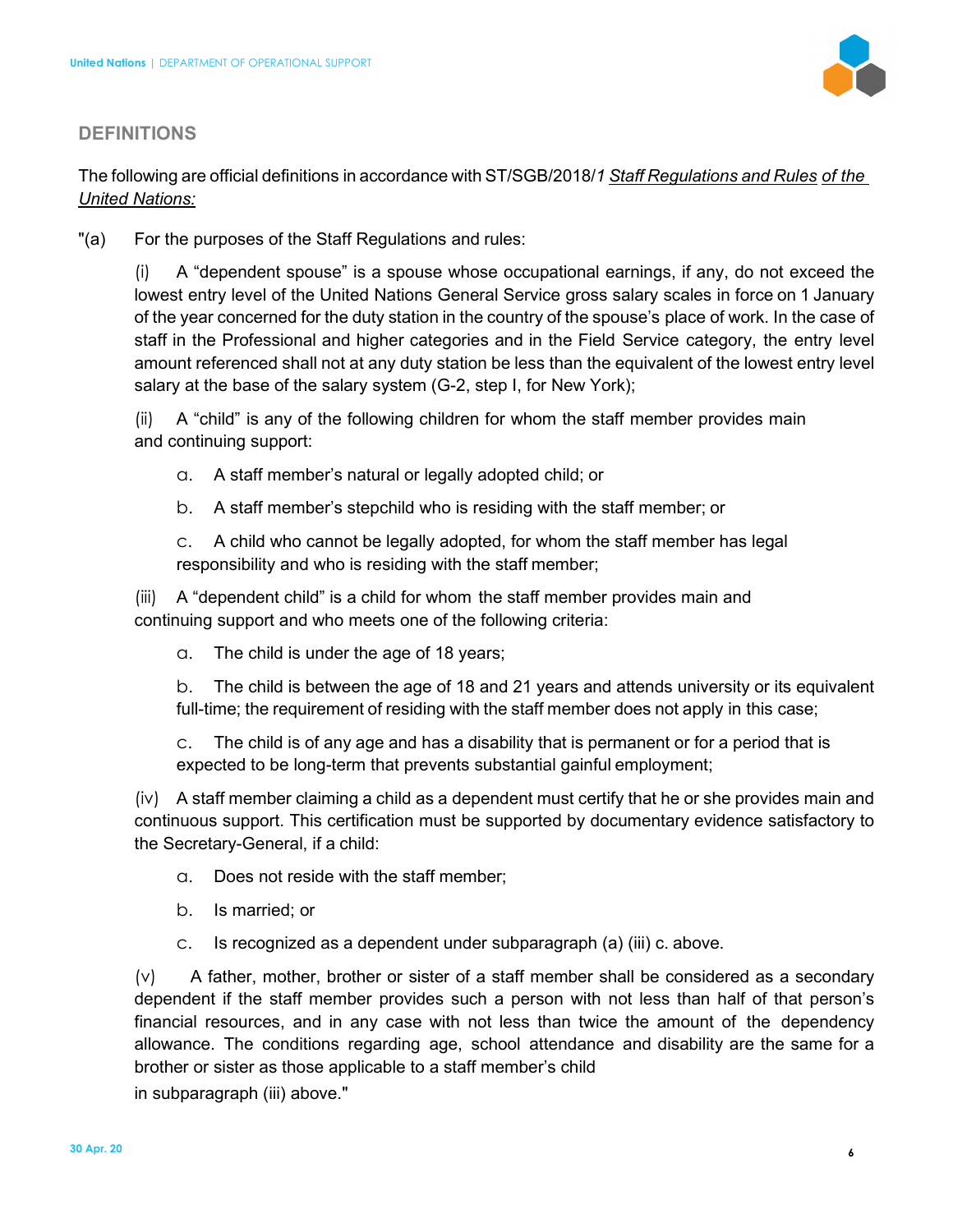

# MALICIOUS ACT

Includes hostilities, revolution, rebellion, insurrection, riots or civil commotion, sabotage, explosion of war weapons, terrorism, murder, assault or a threat.

# NEXT OF KIN

For the United Nations, the next of kin is defined as that person's closest living blood relative or relatives.

# **SURVIVOR**

A survivor may be:

- a staff member who was present at a location when there was a malicious act, incident or natural disaster and who remained alive after others have died;
- a dependent spouse, a dependent child or a secondary dependent who remained alive after the staff member has died.

The definitions of a survivor for the purposes of benefits, entitlements and payments may differ between the United Nations, the United Nations Joint Pension Fund and the Malicious Act Insurance Policy.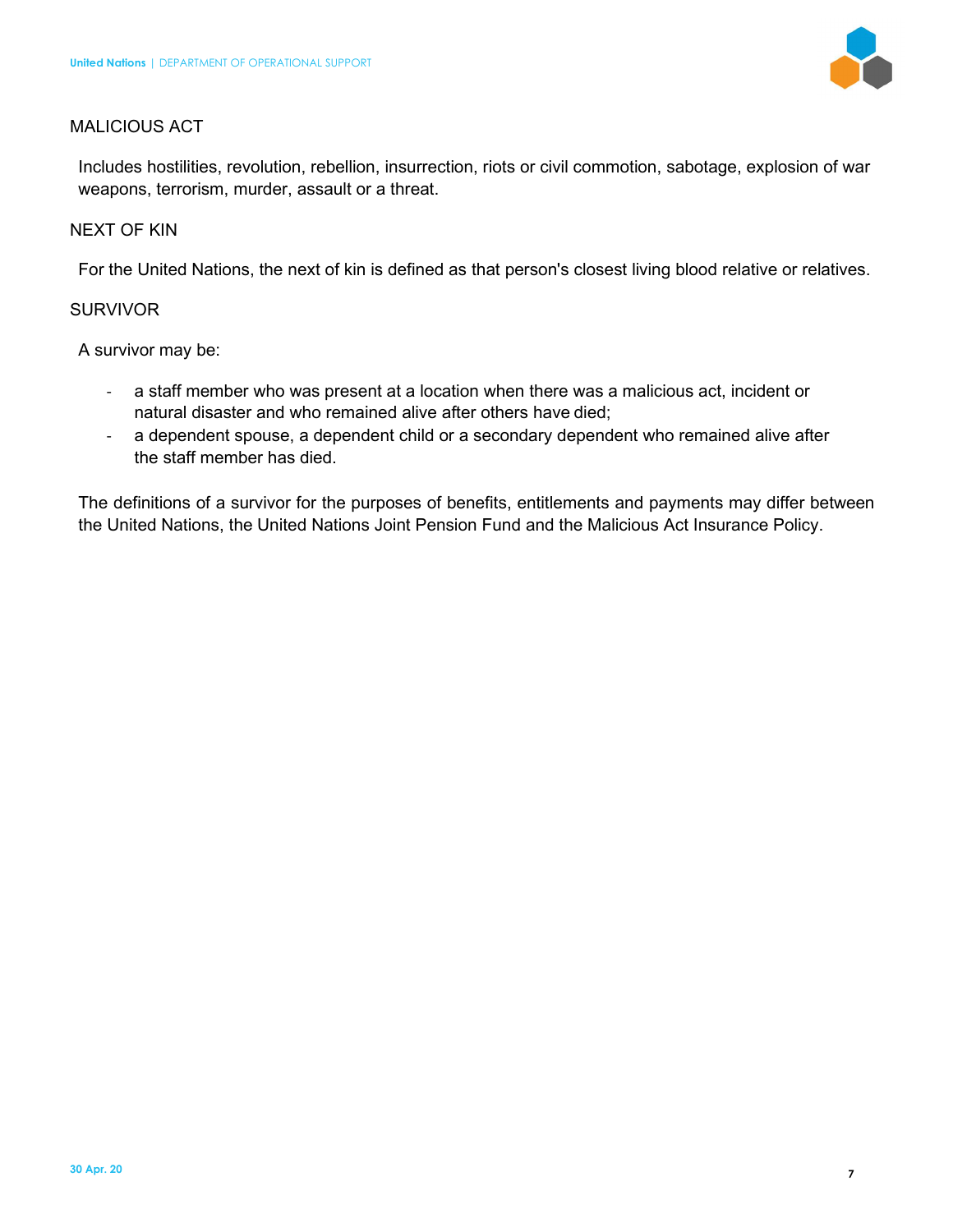

# **POINTS OF CONTACT**

The following United Nations resources will be dedicated to helping you in the event of an emergency:

#### **DIVISIONS OF ADMINISTRATION**

Divisions of Administration at duty stations are usually headed by a Director, who reports directly to the Head of Entity. Divisions of Administration are responsible for ensuring that all regulations, rules and instructions of the Organization pertaining to administrative matters are followed. They usually include Budget and Finance management, Information and Communications Technology, Procurement, Central Support and Human Resources Services.

# **HUMAN RESOURCES SERVICES**

The office in your duty station that provides human resources (HR) administrative services is the key resource on all HR related issues. This office usually manages a comprehensive range of services and acts as the custodian of the UN human resources policies, regulations and rules. This office determines your benefits and entitlements and initiates the process for obtaining them. It also provides guidance and direction, reviews and verifies your personal information and documents, and provides clearances and approvals for benefits, entitlements and compensation.

# **HUMAN RESOURCES FAMILY FOCAL POINTS (FFP)**

Human Resources Family Focal Points (FFP) are crisis support volunteer staff members who are trained to provide specific assistance to staff who are seriously injured and to families who have lost a loved one whilst in service with the United Nations. When a critical incident occurs, they are assigned by Crisis Preparedness and Support Unit or the local HR office to families and injured staff in need of assistance. Their responsibility is to provide one-on-one support in obtaining access to benefits, entitlements and compensation, navigating the administrative procedures and assisting with the required paperwork.

# **CRISIS PREPAREDNESS AND SUPPORT UNIT (CPSU)**

The Crisis Preparedness and Support Unit (CPSU) is located in the Client Support and Special Situations Section (CSSSS), Division for Special Activities (DSA), in the Department of Operational Support (DOS), at the United Nations Secretariat. This Unit is a dedicated capacity within DOS to ensure comprehensive support to survivors of malicious acts and natural disasters or other critical incidents. It also has a mandate to enhance the Organization's emergency preparedness and resilience.

During an emergency, CPSU coordinates emergency support mechanisms and resources to specific HR needs. Post incident, CPSU provides continuous support to survivors and families in navigating and following up on issues related to claims, compensation, etc. working with the relevant service providers within the Organization.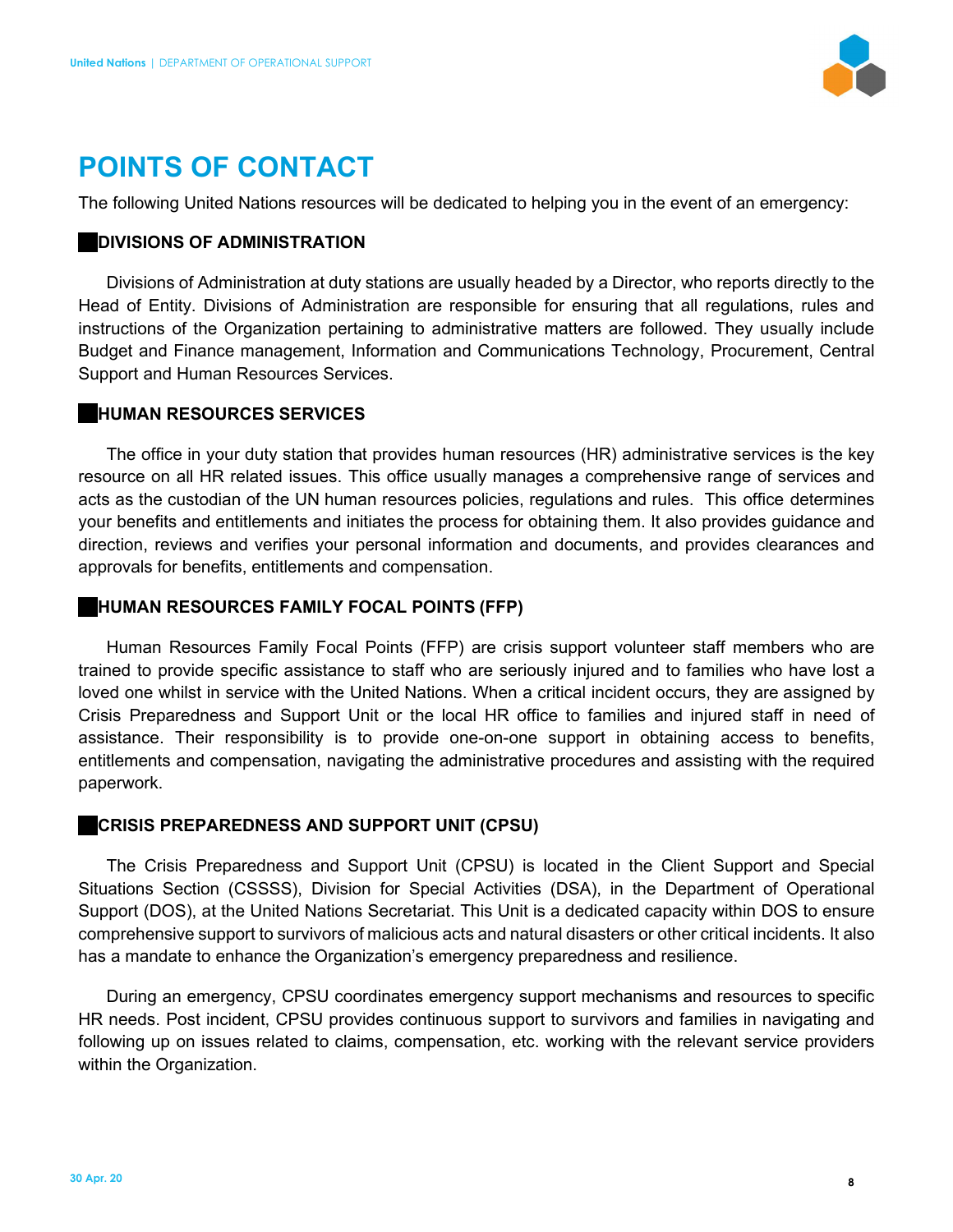

CPSU is also responsible for planning and coordinating the Annual Memorial Service hosted by the Secretary-General to commemorate staff who lost their lives in the line of duty.

CPSU has a global mandate and aids in accessing information and resources a staff member may need in case of an emergency, as well as in identifying the offices or persons who can help with evolving and unresolved issues.

For more information, please contact CPSU at cpsu@un.org

# **FINANCIAL RISK MANAGEMENT SERVICE (FRMS)**

The Financial Risk Management Service (FRMS) houses the secretariat of the Advisory Board on Compensation Claims (ABCC) and the Health and Life Insurance Section (HLIS). The FRMS ensures that compensation requests and cases regarding staff members' service-incurred injury, illness, loss of life, and lost/damaged personal effects, and health and life insurance enrolments are administered properly and in a timely manner.

For further information, please visit http://www.un.org/insurance.

# **DIVISION OF HEALTH-CARE MANAGEMENT AND OCCUPATIONAL SAFETY AND HEALTH (DHMOSH)**

The Division of Healthcare Management and Occupational Safety and Health (DHMOSH) provides on-site occupational health services in New York and delivers services to over 100 locations worldwide. DHMOSH also works at improving access to and provision of occupational health services to staff in all duty stations.

DHMOSH manages sick leave, disability, medical clearances, medical evacuations and repatriations, and preparedness for public health emergencies, including the medical aspects of crisis and mass casualty response plans at Secretariat duty stations. DHMOSH provides technical supervision to dispensaries and to clinics of peacekeeping missions and coordinates the implementation of health-care policy throughout the United Nations system.

At duty stations outside UNHQ, if there is a UN Mission clinic or a UN Country Team clinic in the country, these facilities and their medical staff are responsible for providing advice regarding all aspects of local support, including for clearance, medevac and clinical support. When necessary, these staff will also (a) undertake liaison with local WHO/Governmental representatives for coordination with host country medical activities, and (b) seek further support from DHMOSH in HQ New York.

For locations without a local UN clinic, advice may be sought from (a) pre-identified UN Examining Physicians, and (b) local WHO/Governmental representatives for coordination with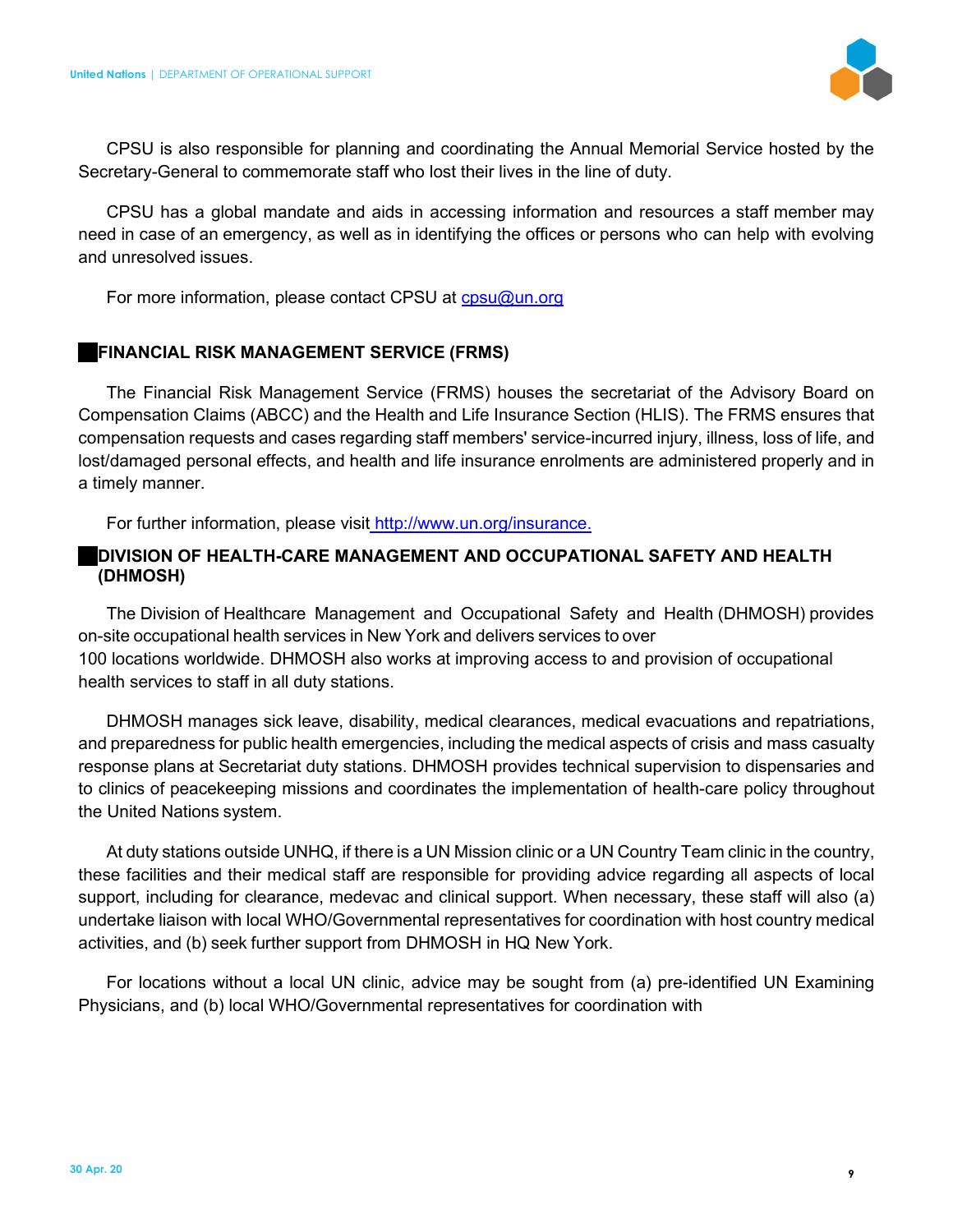

host country medical activities. Recommendations regarding medevac or other medical entitlements should be directed to DHMOSH in HQ New York.

In emergencies where urgent 24-hour support from on-call DHMOSH Medical Staff in HQ New York is required, please contact the Safety and Security Service Communications Centre in New York at (+1) 212- 963-6666.

# **COUNSELLING SERVICES (SCO AND CISMU)**

The Staff Counsellor's Office (SCO/DHMOSH) provides counselling and other welfare services for staff members at the UN Secretariat Headquarters and Offices Away from Headquarters. The Critical Incident Stress Management Unit (CISMU/DSS) administers critical incident stress prevention and management activities throughout the UN system and coordinates the UN response to critical incident stress management during emergencies. In the immediate aftermath of an emergency, staff counsellors in your location will make every effort to talk to every UN staff and his/her family to assess what assistance may be needed. They are available to assist all UN staff. Both the SCO and CISMU offer individual confidential consultations with mental health professionals. For longer-term assistance, they offer referral services to external professionals.

The Critical Incident Stress Management Unit (CISMU/DSS) trains Peer Helpers in countries where there is a locally-based stress counsellor. In countries without a locally-based counsellor, a cadre of external mental health professionals (EMHP) trained and certified by CISMU are available to provide psychosocial support to staff.

For more information on EMHP, please contact CISMU at **undsscismu@un.org**, or the following regional counsellors:

# Asia Pacific and Russian-speaking countries:

Ms. Madhubashini (Kalhari) Hewage (hewagem@un.org)

Americas and Europe:

Ms. Anne-Marie Serrano (anne-marie.serranobanquet@un.org)

West and Central Africa:

Ms. Djeneba Coulibaly (coulibaly45@un.org)

Middle East and North Africa:

Mr. Abdalla Mansour Amer (mansouramer@un.org)

East and Southern Africa:

Mr. Muhammad Sohail Ali (ali173@un.org)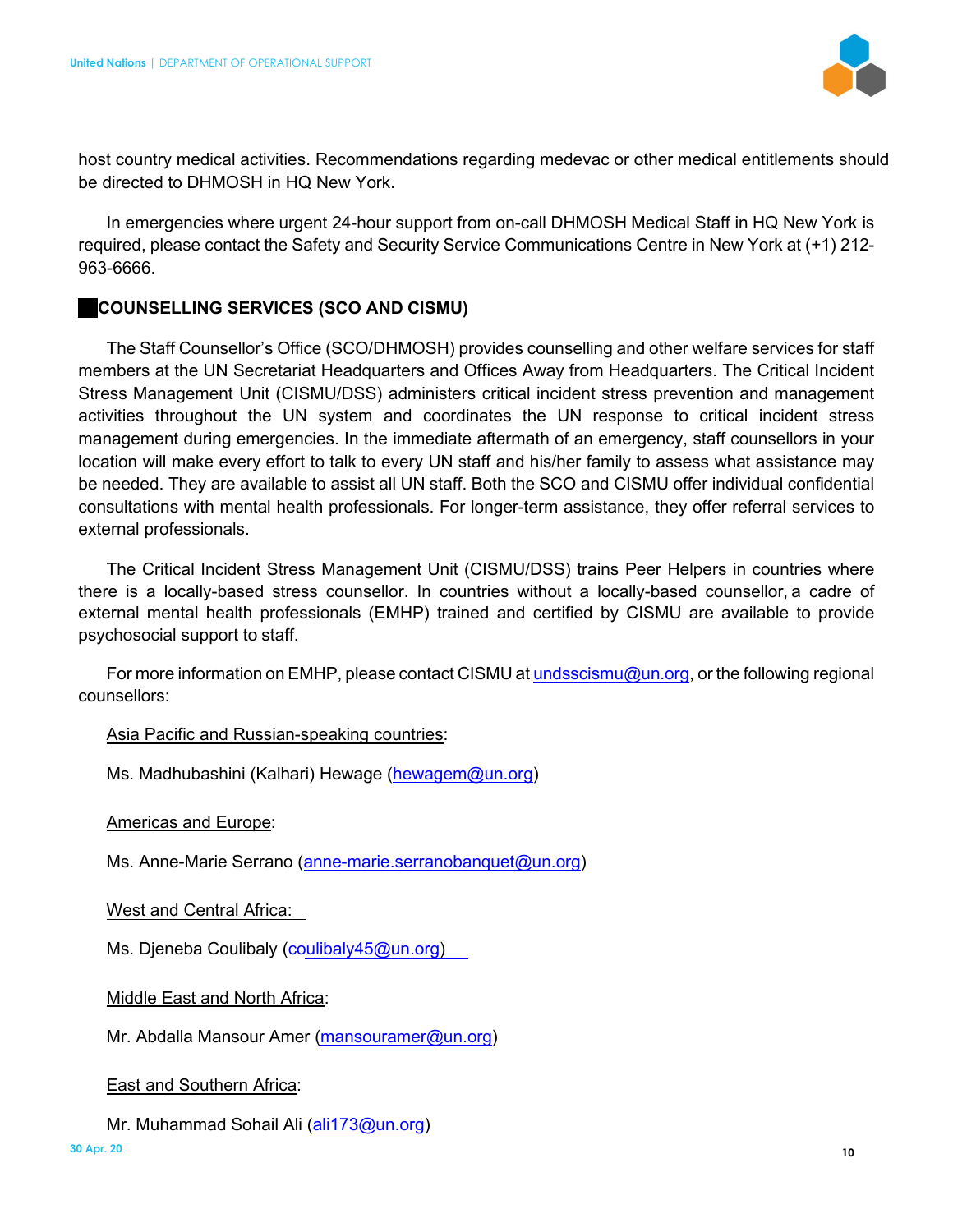

For further information, please contact the staff or stress counsellor's office in your duty station. Staff serving in NYHQ can contact the Staff Counsellor's Office at **SCOHQ@un.org** 

# **UNITED NATIONS JOINT STAFF PENSION FUND (UNJSPF)**

The United Nations Joint Staff Pension Fund (UNJSPF) provides benefits related to retirement, death, and disability for staff members of the United Nations and other organizations admitted to membership in the Fund. The benefits provided are: retirement benefits upon reaching the applicable early or mandatory retirement age, disability benefit in case of serious illness or injury; and in case of death of the participant or retiree, a widow's/widower's benefit, a divorced surviving spouse's benefit (when applicable), a child's benefit, a secondary dependant's benefit, or a residual settlement.

For further information, please visit http://www.unjspf.org or contact the UNJSPF office at unispf@un.org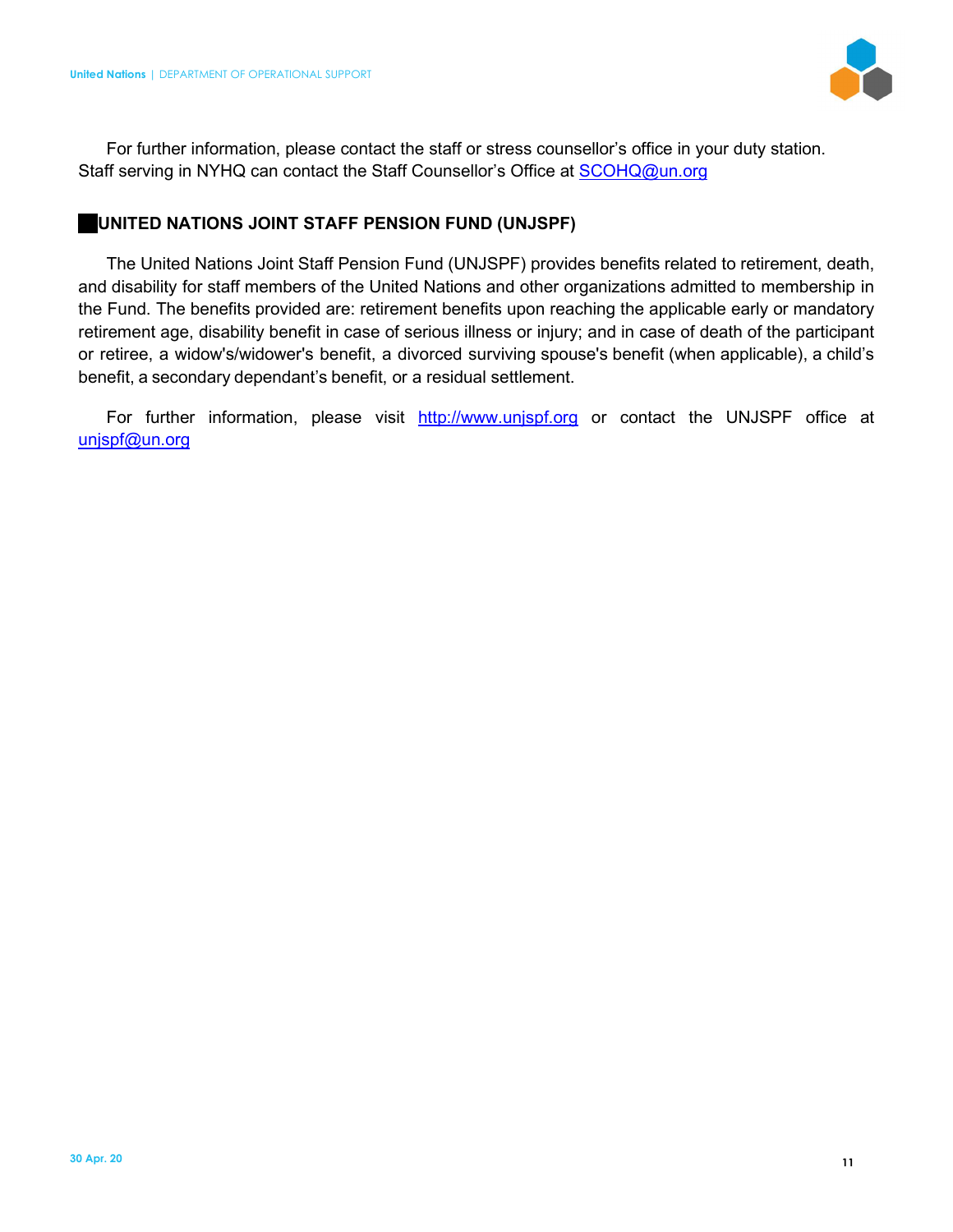

# **BENEFITS AND ENTITLEMENTS IN CASE OF SERVICE-INCURRED INJURY**

There are many processes and players involved in assisting a staff member when he or she suffers a service-incurred injury. Below is a brief outline of the services, benefits and entitlements that staff members might be eligible for. Please bear in mind that events and circumstances vary and that your experience may differ from what is presented below. We recommend that you seek the guidance of an HR practitioner to discuss details on the available services, benefits and entitlements for which you might be eligible.

Please bear in mind that the benefits and entitlements which are mentioned herein might not be applicable to everyone or to all situations. Staff members should consult with their respective Human Resources offices.

# **EMERGENCY MEDICAL INTERVENTION AND HOSPITALIZATION**

Immediately following an incident that results in a single or mass casualty, the local Department of Safety and Security (DSS) office and local UN medical services may dispatch a team to the location. Their role would be to secure the scene, locate and identify United Nations staff who are injured and ensure they receive the medical care and attention needed. They will follow up on the care provided with physicians in treatment facilities and, if required, approve and arrange medical evacuation to the nearest full-service hospital. A team from DHMOSH may also be sent to the area to support the local medical capacity.

# **MEDICAL EVACUATION**

The purpose of a medical evacuation is for a staff member suffering from an injury, a condition or an illness to receive essential medical care or treatment which is not available locally. Depending on the nature of the injuries and residual health and security risks, medical evacuation to a safer location with proper medical facilities may be authorized by the Head of department/office/mission. Please take note that medical evacuation is not automatic but subject to certain conditions.

When a medical evacuation is authorized, travel, entry visa, hospital and reception arrangements will be coordinated by the local office/mission administration. They will also inform the staff member's spouse, other family members or emergency contact of the arrangements. If the condition requires a medical escort, a medical doctor or nurse may be authorized to accompany the patient to the medical evacuation destination, or, in some cases, a family member may be authorized to travel with the patient under the following circumstances:

- a) For psychiatric cases;
- b) For children up to 18 years old;
- c) For evacuees who cannot look after themselves (for example, stretcher or paralytic cases).

It is important for you to have a valid national passport and/or a valid United Nations Laissez- Passer so that in case you need to be medically evacuated, you can enter the country of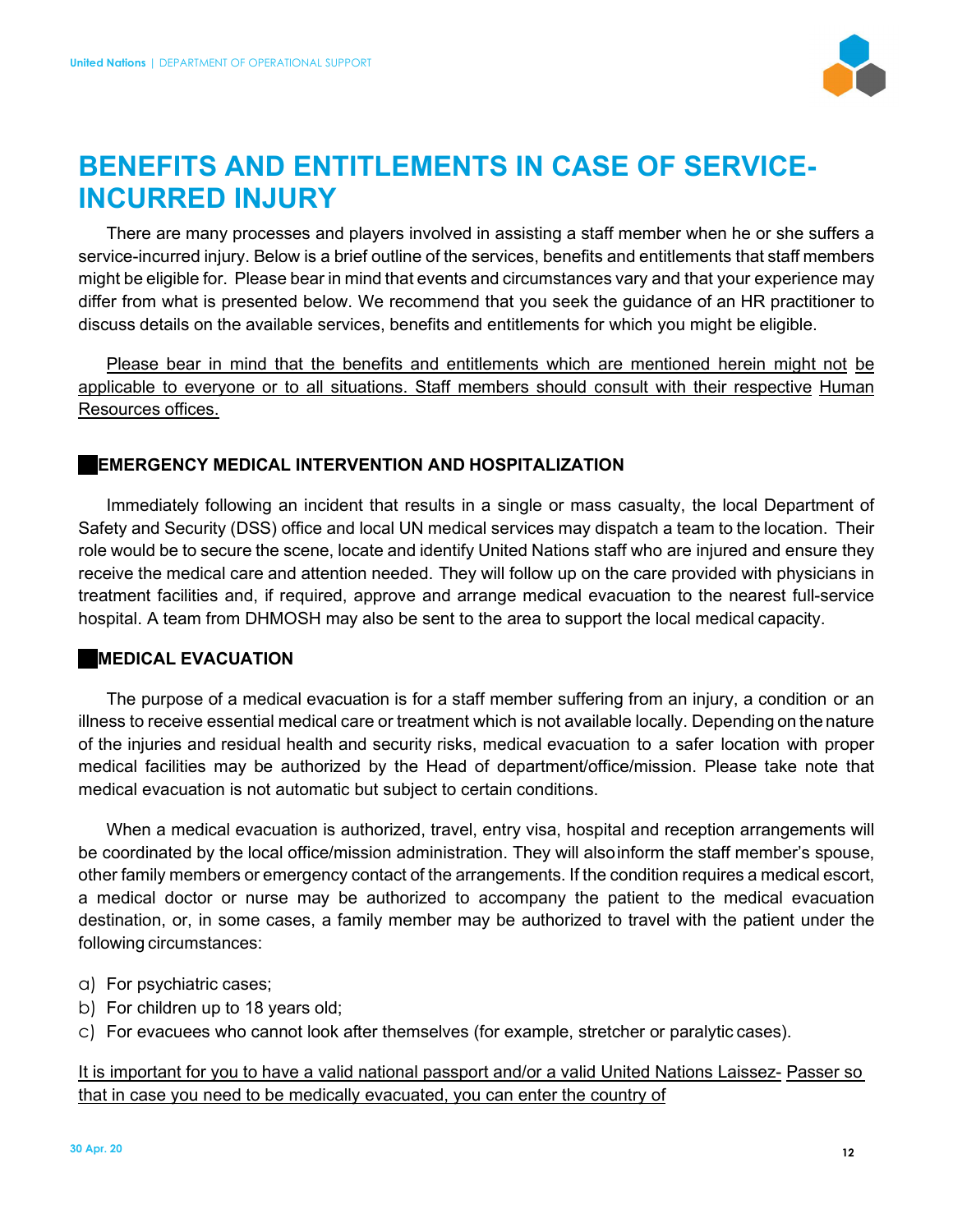

# destination. If your travel documents are not up-to-date, the medical evacuation may be cancelled or postponed, which may lead to medical complications or even death.

The authority to approve medical evacuation is delegated to Heads of departments or offices away from Headquarters. The decision to evacuate shall be taken upon the recommendation of the United Nations medical officer or the United Nations physician responsible for the provision of medical services to the department or office concerned. At duty stations where there is no United Nations medical officer or United Nations physician, the decision shall be taken upon the recommendation of a local United Nations examining doctor.

For more information on the UN policy of medical evacuation, please refer to ST/AI/2000/10, *Medical evacuation*, dated 21 September 2000.

# **PERSONAL EFFECTS**

To the extent possible, your personal belongings left at the location of the incident will be returned to you. This process may take some time as all items found at the site of the incident will have to be identified, inventoried, packed, and shipped. Your Family Focal Point and/or HR office will keep you informed of the status and expected timeline for the return of personal effects.

Personal effects can also include the personal effects of your spouse and dependent children residing with you at the time of the incident, provided that they have been travelled and installed at the location (duty station) by the Organization.

Claims for damage or loss of personal effects attributable to service may be submitted to the UN Claims Board. Note: compensation is subject to maximum established limits; therefore, staff are strongly encouraged to obtain, at their own expense, adequate personal property insurance coverage.

All claims must be submitted to the local HR services as soon as possible or within two months of the event, or of discovery of loss or damage. The claim must comprise a written submission providing the following information and attached documents:

- $\Box$  Description, age and condition of the article
- $\Box$  Original cost of the article and date of purchase/acquisition
- □ Replacement cost
- $\Box$  Official report on loss or damage (from sss or police report)
- $\Box$  Copy of the staff member's staff action (pa) form in effect at the time of the incident

For more information, please see ST/AI/149/Rev.4, *Compensation for loss of or damage to personal effects attributable to service,* dated 14 April 1993.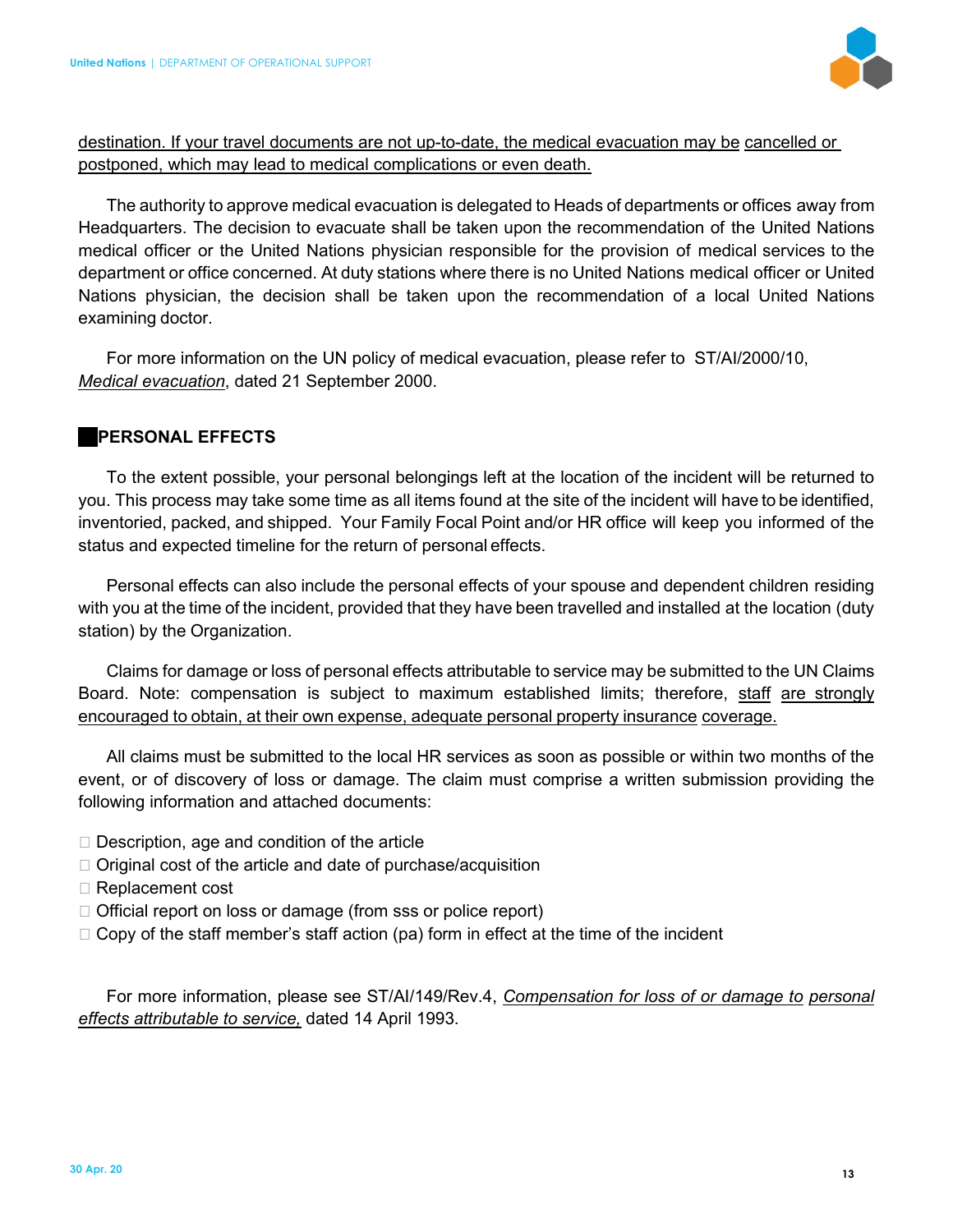

#### **MEDICAL INSURANCE**

Eligible United Nations staff members and their recognized dependants who are covered by the health insurance plans offered by the United Nations will be reimbursed subject to the terms and conditions of the insurance policy. Please contact your health insurance carrier, the United Nations Health and Life Insurance Section or your local human resources office for detailed information on the medical coverage and maximum limits, and any special arrangements that may be needed for your particular situation.

It is advisable that you maintain careful records of all invoices of your hospitalization, treatment and other related costs. You may wish to designate a member of your family or a close friend or colleague to assist you with such matters.

# **SICK LEAVE**

If you are injured while working for the United Nations, leave taken from work may be uncertified sick leave or certified sick leave. The maximum sick leave entitlement is based on your type and duration of appointment under the Staff Regulations and rules as follows:

| Type of<br>appointment          | Uncertified sick leave<br>(days per annum) $1$ | <b>Maximum</b><br>entitlement<br>for<br>extended sick leave                                                                                          |
|---------------------------------|------------------------------------------------|------------------------------------------------------------------------------------------------------------------------------------------------------|
| <b>Permanent</b>                | 7                                              | 9 months full pay, and 9 months on<br>half pay, within 4 consecutive years                                                                           |
| Continuing                      | 7                                              | 9 months full pay, and 9 months on<br>half pay, within 4 consecutive years                                                                           |
| <b>Fixed Term</b>               | 7                                              | More than 3yrs – same as above.<br>Less than 3 years:<br>3 months full pay, and 3 months<br>half<br>12<br>within<br>pay,<br>on<br>consecutive months |
| Temporary<br><b>Appointment</b> | 7                                              | Not applicable                                                                                                                                       |

For further information, please refer to the UN Staff Rule 6.2.

#### Important Points:

- All certified sick leave must be approved according to ST/AI 2005/3/Amend.1, *Sick leave*.
- □ Understand your contractual appointment and corresponding sick leave entitlement.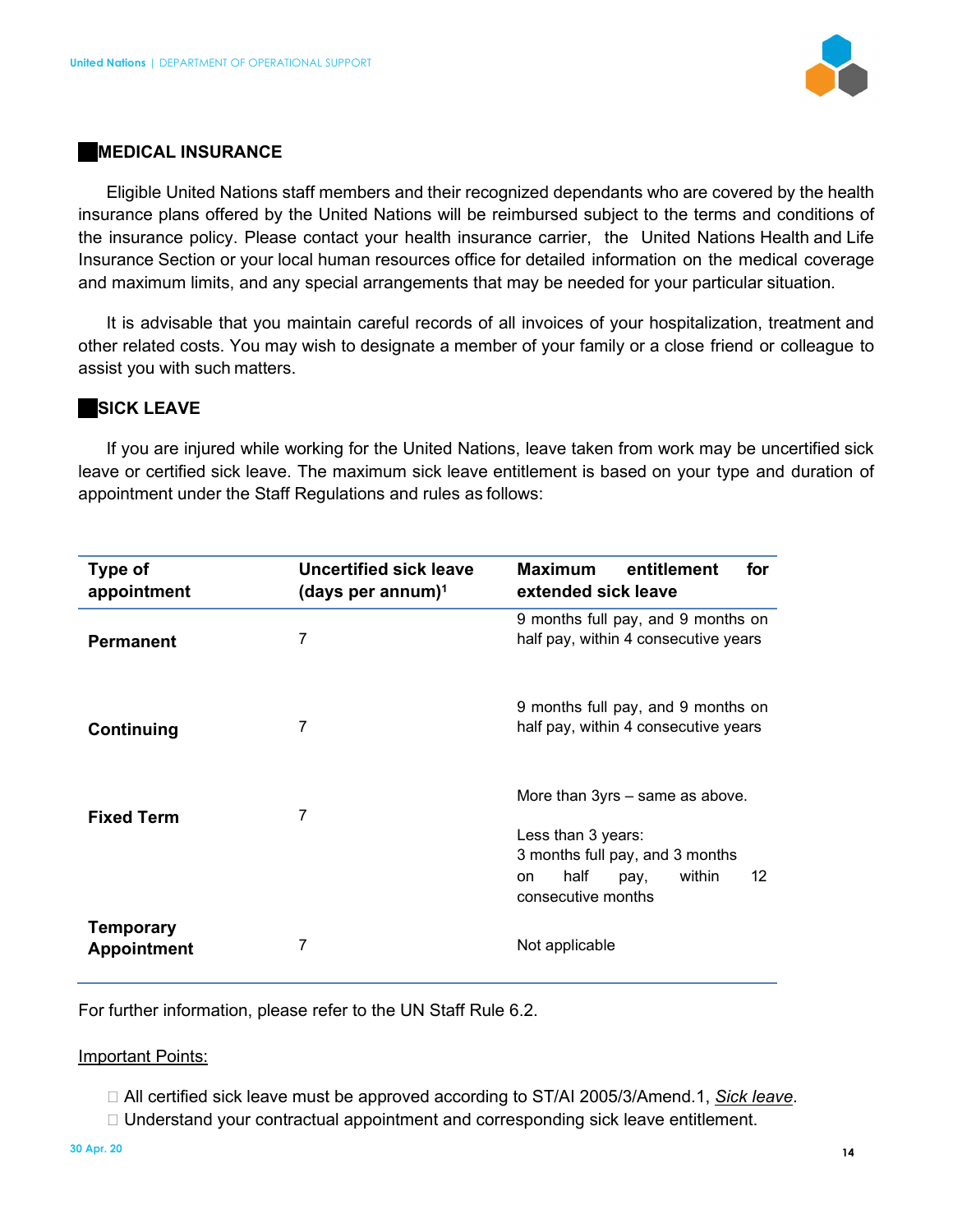

<sup>1</sup>Annual cycle starts 1 April to 31 March

- $\Box$  Inform your supervisor immediately when you are unable to report to duty due to sickness.
- □ Maintain careful record of all sick leave taken.
- □ Retain record of all sick leave recommended by your treating physician and corresponding certification received by the DHMOSH.
- $\Box$  When circumstances cause your certified sick leave to be extended beyond your maximum sick leave entitlement, your HR office and the medical services will advise you on possible options for your consideration regarding your status and leave. This may include a recommendation for separation from service on pension disability for health reasons.
- $\Box$  Keep in close contact with your HR office and the medical services regarding your leave entitlement and pay status.

#### **ANNUAL LEAVE**

Staff members holding a permanent, continuing or fixed term appointment continue to accrue annual leave at the rate of 2.5 days per each complete calendar month of continuous service. Staff members holding a temporary appointment accrue annual leave at the rate of 1.5 day per each complete calendar month of continuous service.

#### **MALICIOUS ACTS INSURANCE POLICY (MAIP)**

#### Coverage

The Malicious Acts Insurance Policy (MAIP) is an inter-agency insurance policy that provides 24-hour coverage to all United Nations staff members as well as to other participating United Nations system organizations staff in case of death or permanent disability (total or partial) caused directly or indirectly by war or a malicious act**.** For definitions of war and malicious acts, please refer to the Glossary on Page X. For a list of organizations participating in the United Nations MAIP programme, please see Annex 1. Please note that some organizations have their own insurance policy for cases of malicious acts.

If you were injured as the result of a malicious act and you are in compliance with the prevailing UNDSS security directives, guidelines and procedures, you may qualify for compensation if your injury resulted in a permanent loss of function. For your information, UN security directives and guidelines are available on the DSS website, https://dss.un.org. Local security directives, guidelines and security procedures are available from the Chief of Security at your location.

The MAIP may also cover medical expenses up to a value of 10% of the benefit paid for death or permanent disability, subject to a maximum of US\$10,000. To the extent that Appendix D, or comparable compensation schemes, already fully covers medical expenses resulting from a service incurred injury, any MAIP proceeds for medical expenses will be used to offset those costs. Medical expenses reimbursed will not be duplicated between Appendix D and the MAIP.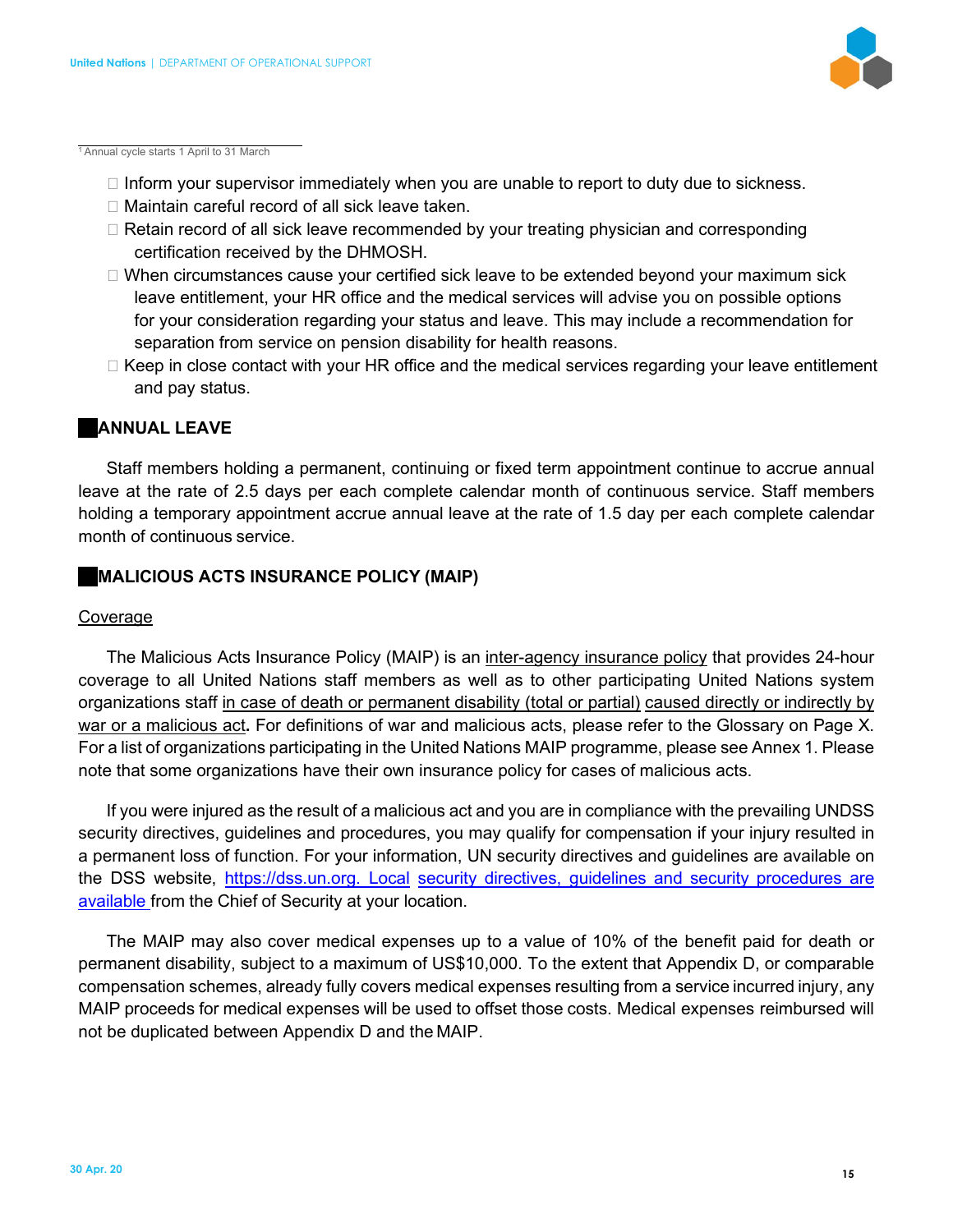

#### **Participation**

All United Nations staff members are eligible for automatic MAIP insurance coverage. No enrolment forms need to be completed and participation is at no cost to eligible individuals. Coverage is not extended to spouses or dependent children of the staff members.

#### Claim

- Your HR office will liaise with the Risk management and Compensation Section regarding your claim and advise you of any decision made regarding the claim.
- Your HR office will submit the claim along with the required reports and attachments (including but not limited to the incident report, your Staff Action form, a verified medical report) on your behalf.
- The United Nations Division of Health-Care Management and Occupational Safety and Health (DHMOSH) will review the medical reports submitted to determine the degree of the permanent loss of function. Please note that if the United Nations Division of Health-Care Management and Occupational Safety and Health (DHMOSH) determines that there is no permanent loss of function there will be no compensation under the MAIP*.*
- The insurers will review the claim in accordance with the policy terms and conditions. Thereafter, the insurers will either approve or reject the claim for compensation.
	- 1. Payment of insurance proceeds under the MAIP for the UN Secretariat is governed by ST/SGB/2004/11, *Payment of insurance proceeds under the malicious act insurance policy*  dated August 2004. Beneficiaries are defined as follows:
		- 1. The proceeds of the MAIP shall be paid to the staff member when he or she is covered under the MAIP and suffers an injury or illness resulting in permanent disability, whether total or partial, as a result of an incident covered by the policy.

Your responsibility will be to ensure that:

- You provide complete and accurate information to your HR office and/or Security focal point upon request.
- You obtain a copy of the submission for your records.
- You follow up on the status of the claim.

Please do not send any request for compensation directly. Such requests should always be sent on your behalf by the Human Resources Services at your duty station.

For further information on the distribution of the MAIP proceeds, please see ST/SGB/2004/11, *Payment of Insurance Proceeds under the Malicious Acts Insurance Policy*, dated 9 August 2004, and/or send an email to: MAIPquestions\_UNHQ@un.org**.**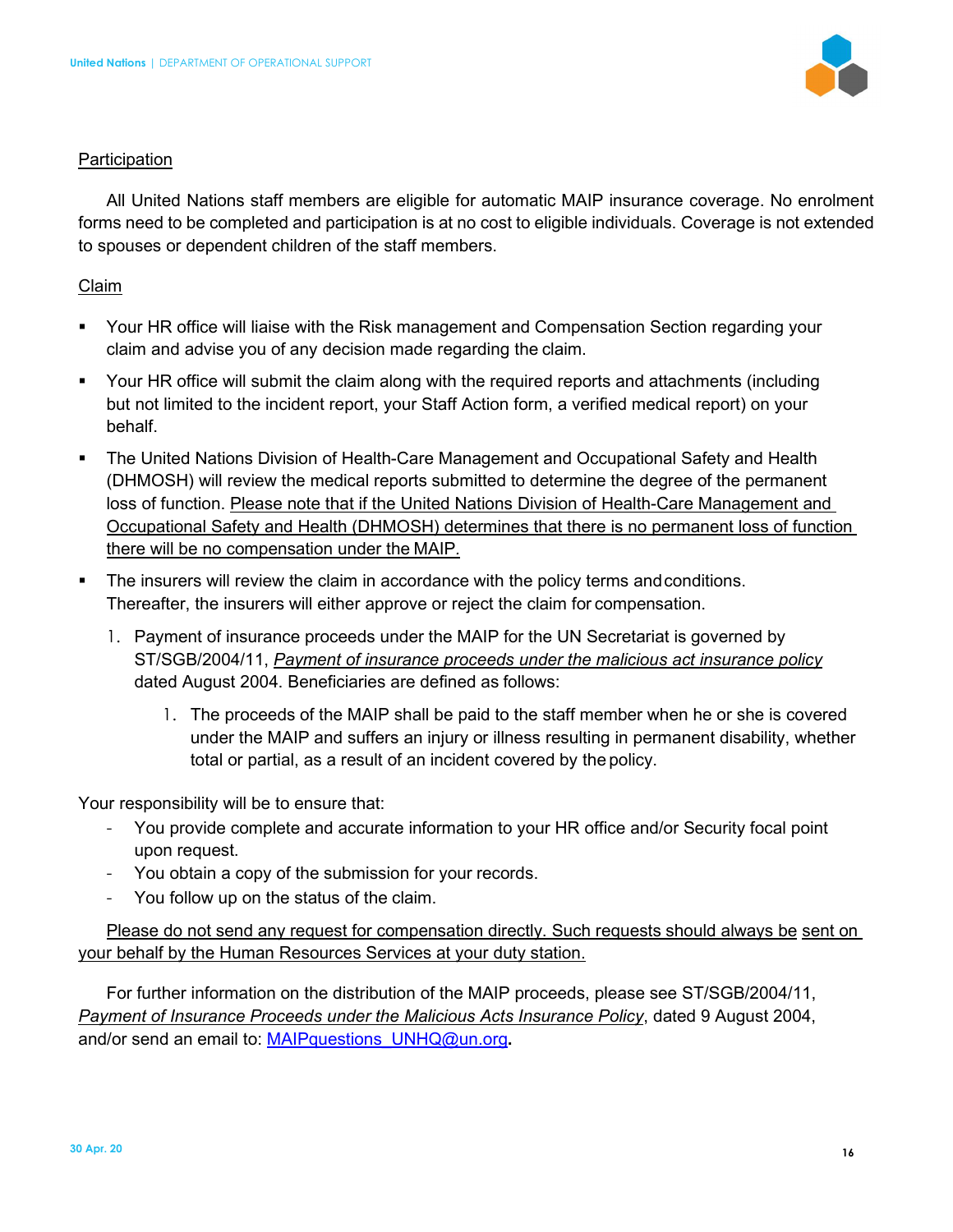

# **WORKERS' COMPENSATION (APPENDIX D TO THE STAFF RULES)**

#### Participation and coverage

Appendix D to the United Nations Staff Regulations and Rules provides workers' compensation *coverage for injury, illness or death which is directly attributable to the performance of official duties* on behalf of the United Nations.

All United Nations staff appointed under the United Nations Staff Regulations and Rules are covered under Appendix D in the event of an injury, illness or death caused by the performance of their duties, and may be eligible for compensation which includes:

- Directly related medical costs (not covered by health insurance);
- A lump sum payment for permanent loss of function and/or disfigurement; and
- Monthly payments for disability or death (in the case of such monthly benefits, compensation awarded under Appendix D is a supplement of the benefits of the United Nations Joint Staff Pension Fund).

#### Claim

When a staff member sustains an injury or illness caused by the performance of official duties, he/she should report the accident or incident, or ensure it is reported, to the security or medical office in the duty station as soon as possible. The deadline for filing a claim for compensation is twelve months from the date of the accident or incident*.* 

The HR office will advise if a claim can be made under Appendix D. They will obtain an investigation report, witness statements, HR information, security reports and other supporting documentation, and submit the claim on behalf of the staff member to the ABCC secretariat for review and processing. A claimant may be required to submit medical reports, proofs of payment and other documentation. Claims should not be sent directly to the ABCC secretariat.

Normally the claim will comprise of the following documents:

- Form P.290 (Claim for Compensation under Appendix D to the Staff Rules)
- Medical reports certified by DHMOSH
- Documents substantiating medical expenses
- Staff Action form
- Travel Authorization (if on travel status)
- Accident investigation/security report
- Witness statement (if applicable)
- Sick leave documents (if applicable)

The claim will be reviewed by the ABCC secretariat and the Director of the Division of Health-Care Management and Occupational Safety and Health (DHMOSH) before submission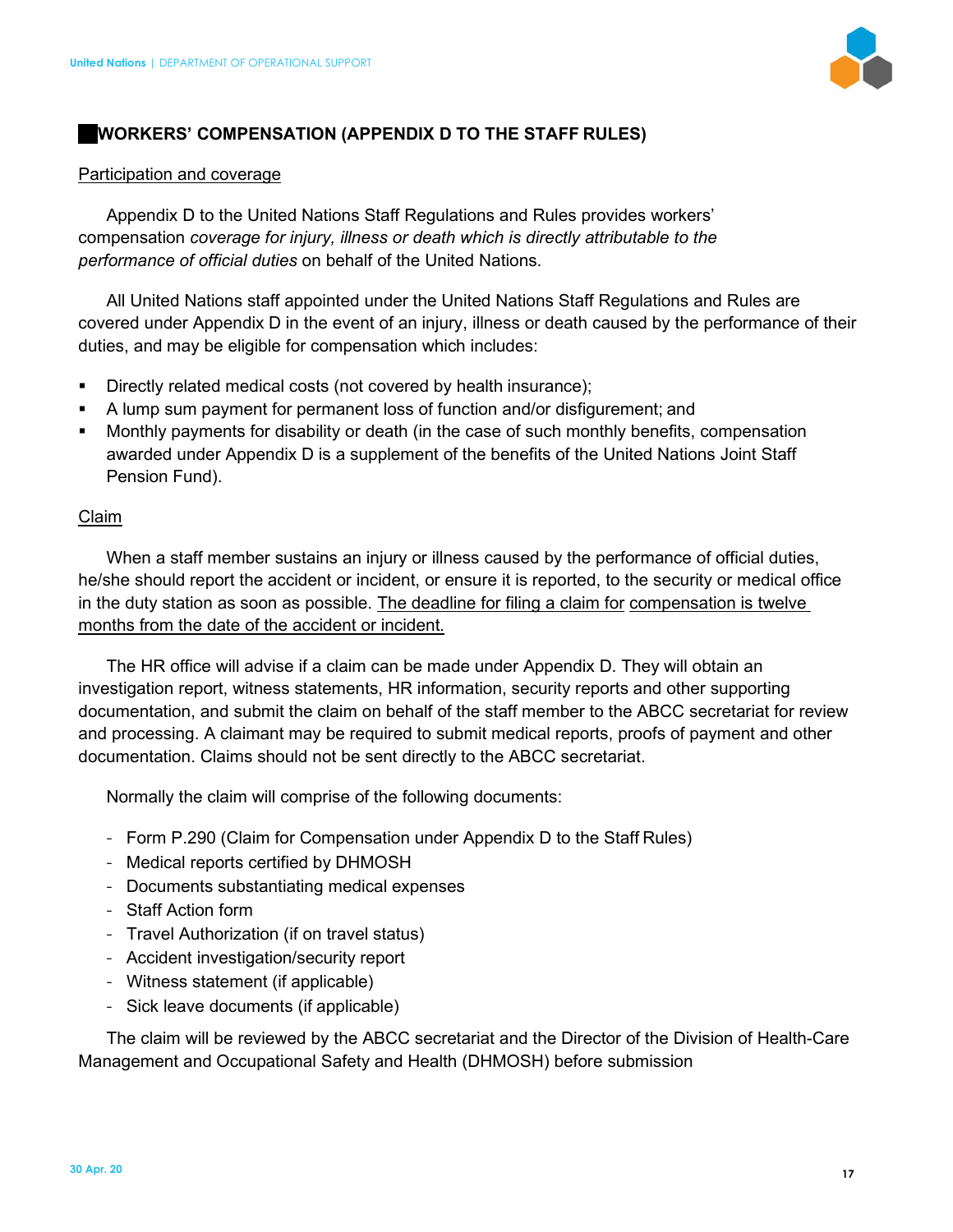

to the ABCC for recommendation on a claim. The recommendations of the ABCC for compensation under Appendix D are subject to the Secretary-General's approval.

For further information, please refer to the Appendix D of ST/SGB/2018/1, *Staff Regulations and rules of the United nations*, dated 1 January 2018.

#### **DISABILITY PAYMENTS: PENSION FUND**

If due to your illness or injury, your physician determines that you are incapacitated for work for a long period or permanently, and you have exhausted your maximum sick leave entitlement, the Division of Health-Care Management and Occupational Safety and Health (DHMOSH) will determine whether you are eligible to be considered for a disability benefit in accordance with ST/AI/1999/16, *Termination of appointment for reasons of health*, dated 28 December 1999.

Termination of appointment for reasons of health entitles the former Fund participant to receive monthly disability payments from the United Nations Joint Staff Pension Fund (UNJSPF), for as long as the staff member remains incapacitated.

Requests for termination of appointment for reasons of health can only be approved by the Secretary-General following review and award of a disability benefit by the United Nations Staff Pension Committee based on a recommendation by the Medical Advisor to the UNJSPF and a joint recommendation of the UNJSPF Committee.

The amount of the monthly disability payment is determined by the UNJSPF. Staff members are encouraged to consult with a UNJSPF representative to learn more about the payment they might receive and any other options that may be available to them if they are over the applicable early retirement age.

Once the separation Staff Action form is completed by the HR office, the UNJSPF will take 4-6 weeks to execute the first monthly payment.

For further information on disability benefits, please visit http://www.unjspf.org

# **TRAVEL OF FAMILY MEMBERS**

In case of serious injury or illness of a staff member not accompanied at the duty station by an eligible family member, the travel of such a family member to visit the staff member may be authorized, provided that the Medical Director certifies that the condition of the staff member requires the presence of the family member and that the family member's travel cannot be covered under other official travel. The standard of air travel accommodation to be provided to the eligible family member shall be economy class.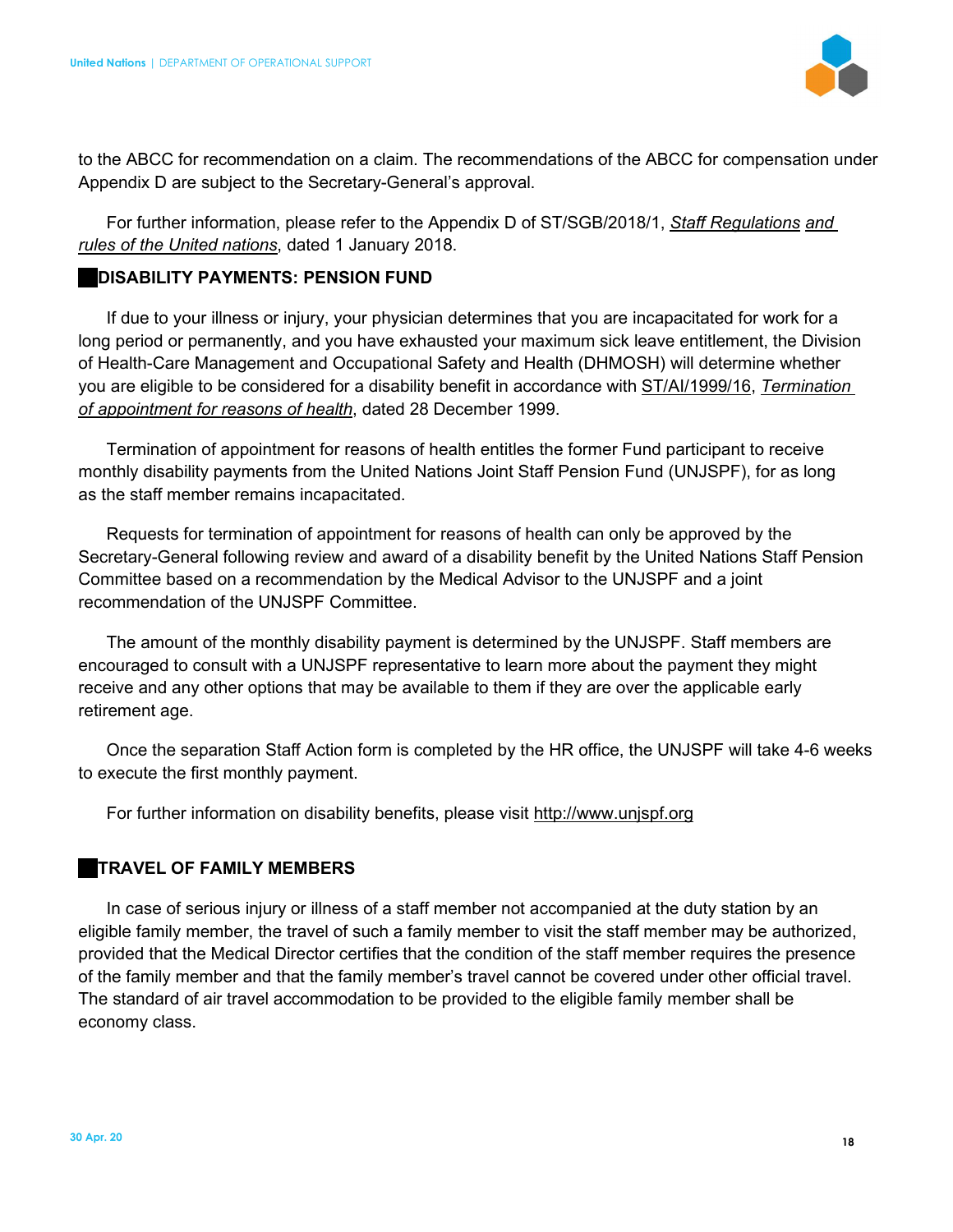

# **REPATRIATION**

#### (i) Repatriation travel (internationally recruited staff only)

If a staff member is separated from the Organization due to disability following an injury or illness, the Organization will provide transport back to his/her place of recruitment or place of home leave via the most economical route. Spouses and recognized dependants who were transported to the duty station by the Organization will also be eligible for repatriation travel.

# (ii) Repatriation Grant

Internationally recruited staff members who have completed at least five years of qualifying service and whom the Organization is obligated to repatriate following separation from service may be eligible to receive a repatriation grant upon submission of evidence of their relocation away from the country of the last duty station. The amount of grant is subject to the length of service with the United Nations and to the staff member's marital and dependency status. The rates of allowance are outlined in the table below:

|                                                          | Staff member with<br>a spouse or<br>dependent child at<br>time of separation | Staff member with neither a spouse nor<br>dependent child at time of separation |                                    |    |
|----------------------------------------------------------|------------------------------------------------------------------------------|---------------------------------------------------------------------------------|------------------------------------|----|
| Years of continuous<br>service away from home<br>country |                                                                              | Professional and<br>higher categories                                           | <b>General Service</b><br>category |    |
|                                                          |                                                                              | Weeks of gross salary, less staff assessment, where applicable                  |                                    |    |
|                                                          |                                                                              |                                                                                 |                                    |    |
| 5                                                        |                                                                              |                                                                                 |                                    |    |
| .                                                        | 14                                                                           |                                                                                 | 8                                  | 7  |
| 6<br>.                                                   | 16                                                                           |                                                                                 | 9                                  | 8  |
| $\overline{7}$                                           |                                                                              |                                                                                 |                                    |    |
| .                                                        | 18                                                                           |                                                                                 | 10                                 | 9  |
| 8<br>.                                                   | 20                                                                           |                                                                                 | 11                                 | 10 |
| 9                                                        |                                                                              |                                                                                 |                                    |    |
| .                                                        | 22                                                                           |                                                                                 | 13                                 | 11 |
| 10<br>.                                                  | 24                                                                           |                                                                                 | 14                                 | 12 |
| 11<br>.                                                  | 26                                                                           |                                                                                 | 15                                 | 13 |
| 12 or more                                               | 28                                                                           |                                                                                 | 16                                 | 14 |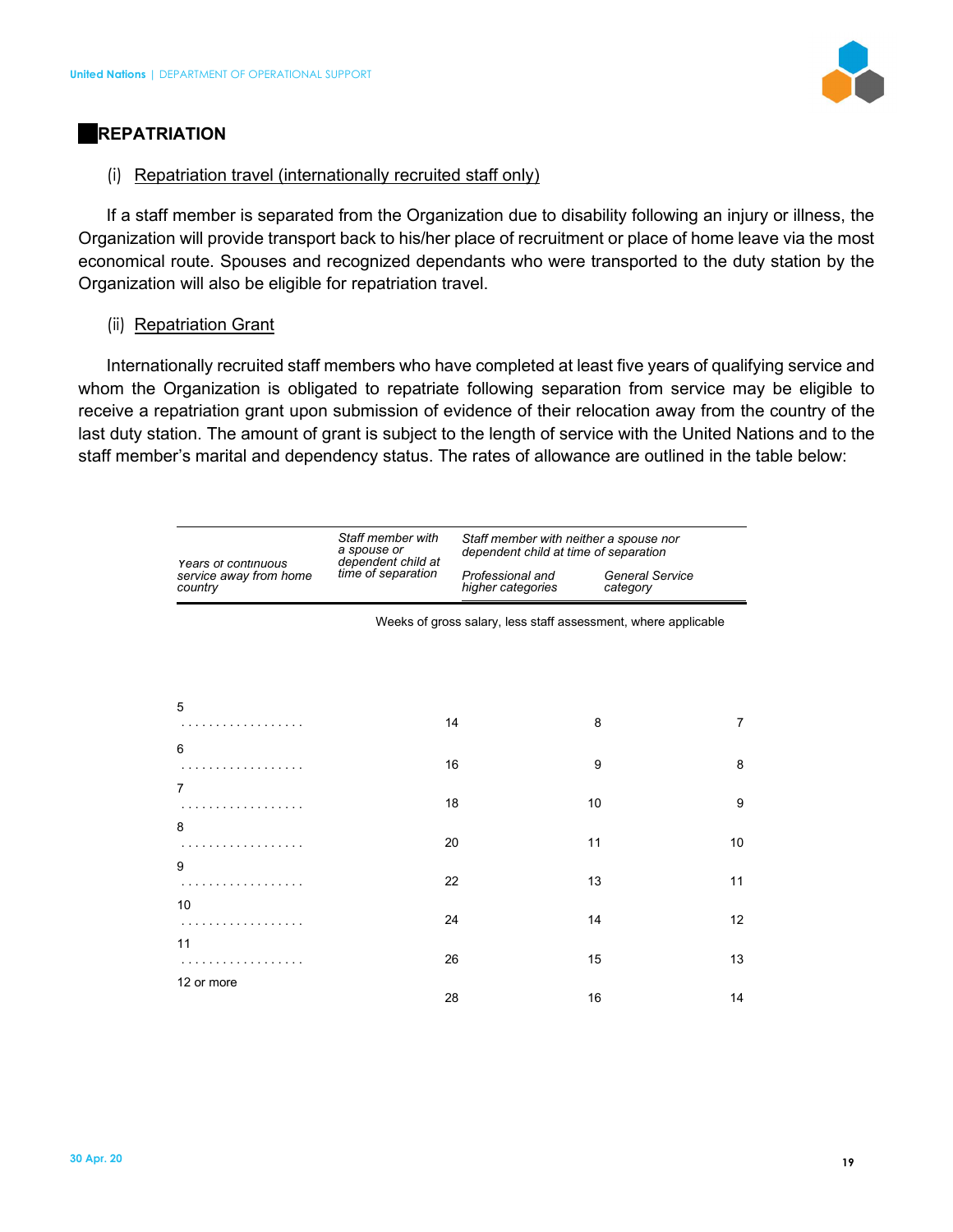

#### (iii) Shipment of personal effects

Your HR office will provide you with information on eligibility and available options. Please see ST/AI/2016/4, *Excess baggage, shipments and insurance*, dated 1 July 2016 for detailed information.

#### **AFTER SERVICE HEALTH INSURANCE (ASHI)**

In case of injury resulting in separation from service and receipt of a disability benefit under the Regulations of the UNJSPF or with compensation for disability under Appendix D of the Staff rules, a former staff member, who was enrolled in a contributory health insurance plan at the time of separation, is eligible for after-service health insurance coverage (ASHI); ASHI is available only as a continuation from previous active-service coverage in a contributory health insurance plan of the United Nations.

The spouse and eligible recognized children of a staff member may also be eligible for coverage provided they were enrolled in the same contributory health insurance plan as the staff member at the date of separation.

#### To apply:

Application forms for enrolment in the After Service Health Insurance (ASHI) plan are available from the HR office at your location, the Health and Life Insurance Section/UNHQ (HLIS), or on the HLIS website at www.un.org/insurance and may be submitted to your HR office up to 31 days prior to separation. The latest date for enrolment in the Plan is 31 days following the date of separation.

To learn more about ASHI, please see *ST/AI/2007/3*, *After-service health Insurance*, dated 1 July 2007.

# **FINAL PAYMENT**

Upon separation from service, staff members may receive a lump sum payment representing their final settlement. This payment will include any outstanding salary and applicable allowances (such as post adjustment, mobility incentive, hardship allowance, commutation of accrued annual leave days, child or dependent spouse allowance, language allowance) accrued or owed to the staff member at the date of separation. Any amount owed to the Organization by the staff member will be deducted from this amount. Such amounts would include, for example, travel advances, education grant advances, salary advances, advance annual leave days, telephone and communication costs, value of lost United Nations property, etc.

Your HR office will determine the last day on which salary, allowances and benefits will cease based on which your final settlement will be calculated.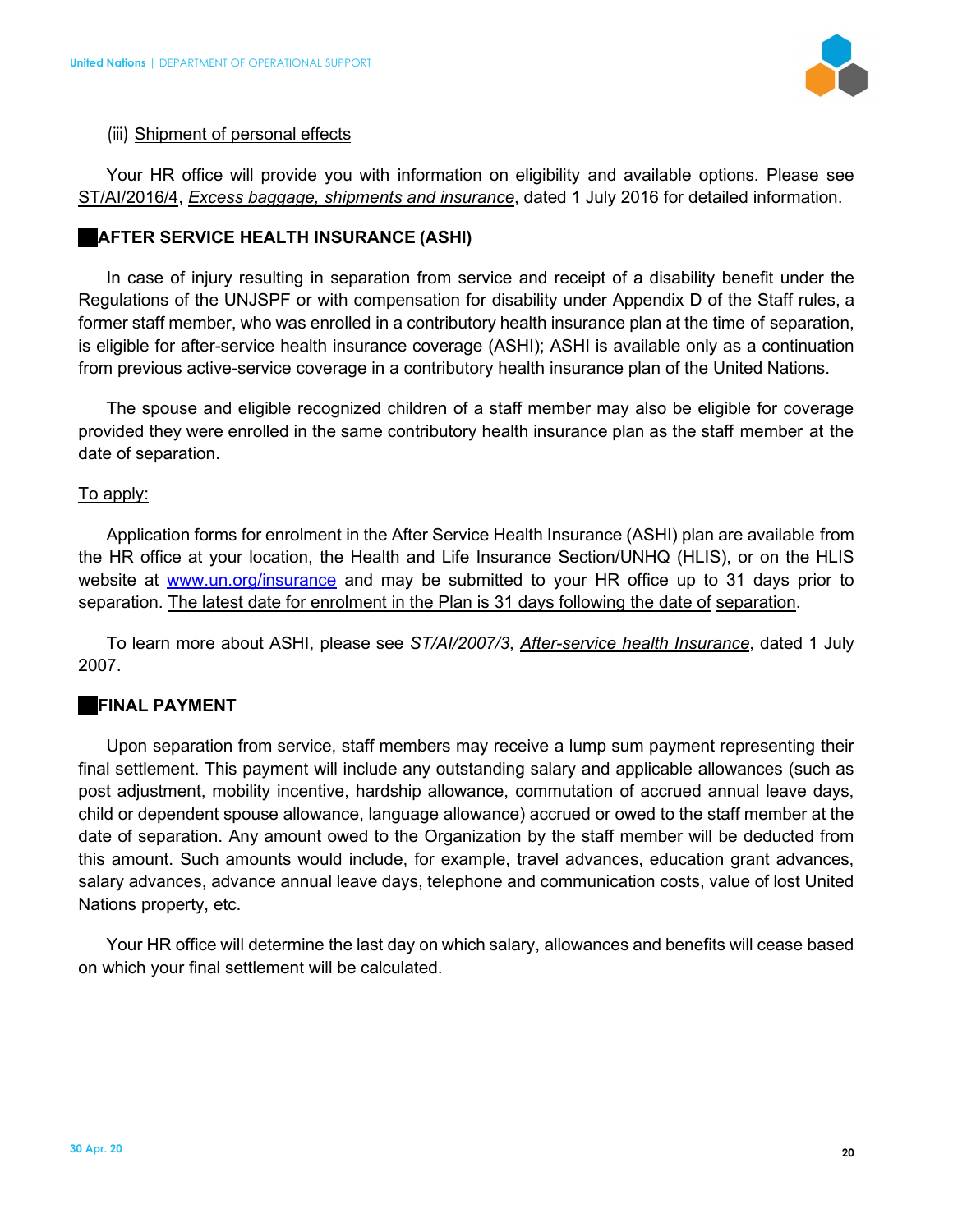

# **BENEFITS AND ENTITLEMENTS IN CASE OF DEATH**

Specific benefits and entitlements will be paid to the surviving families and beneficiaries on behalf of the staff member who dies in service. These benefits and entitlements are described below along with guidance on how to access them.

Please bear in mind that the benefits and entitlements which are mentioned herein might not be applicable to everyone or to all situations. Staff members should consult with their respective Human Resources offices.

Benefits may be paid to a recognized spouse, dependent children, other family member, acquaintance or entity, officially recorded as a beneficiary by the staff member prior to his/her death.

Persons recognized as primary dependants can include:

- **•** Officially recognized spouse;
- Natural or legally adopted children up to age 18 years, or 21 years if enrolled full time at an education institution;
- Stepchildren up to age 18 years or 21 years, if enrolled full time at an education institution, and if residing with the staff member at the time of death.

# **CONTINUED MEDICAL COVERAGE**

The recognized spouse and eligible dependent children of a staff member who dies while participating in a United Nations contributory health insurance plan have the option to apply for participation in the United Nations After Service Health Insurance, referred to as "ASHI" once both of the following conditions are met:

- 1. They are participating in the same health insurance plan at the time of death of the staff member;
- 2. They are eligible for a periodic benefit awarded under the Regulations of the UNJSPF and/or Appendix D to the Staff Rules.

# To apply for ASHI:

- Application forms are available from the HR office at the staff member's location or from the Health and Life Insurance Section/UNHQ, or at http://www.un.org/insurance
- The recognized spouse and/or dependent children will be required to complete and submit an application to the HR office at their location, or to the Health and Life Insurance Section/UNHQ within 90 days following the date of death of the staff member.

To learn more about ASHI, please see ST/AI/2007/3, *After-service health Insurance*, dated 1 July 2007.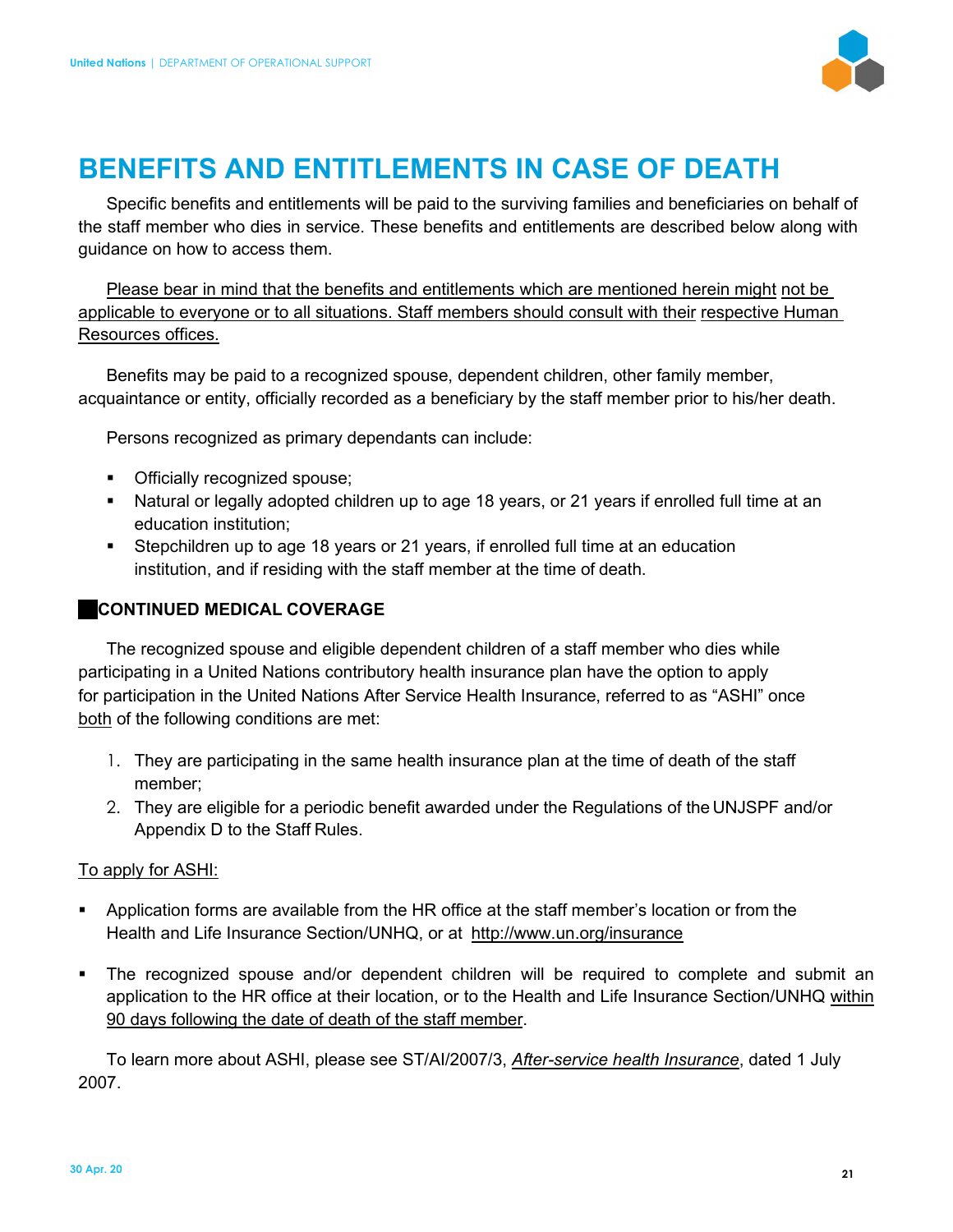

#### **LIFE INSURANCE BENEFITS**

Group Life Insurance (GLI) is an unsubsidized insurance plan underwritten by The Hartford insurance company which is made available to staff members on an optional basis. If a staff member contributed to GLI, upon his/her death, the beneficiaries officially recorded prior to the death will receive a benefit in accordance with ST/IC/2002/63.

#### To obtain a life insurance benefit:

The Health and Life Insurance Section at UNHQ will inform The Hartford of a staff member's passing and submit the claim on behalf of the beneficiary(ies). The HR office will assist the beneficiary(ies) designated by the deceased staff member regarding the documents to be submitted. The claim must be submitted to The Hartford through the Health and Life Insurance Section at UNHQ or the deceased staff member's local HR office. The claim should not be submitted to the insurance company directly.

The documents required to be submitted with the Life Insurance claim can be found in the following document:

# https://www.un.org/insurance/sites/www.un.org.insurance/files/Forms/Death%20Claims%20Che cklist-1- 2019-New-Ver-1\_0.pdf

Proceeds are paid separately to each beneficiary and/or to the legal guardian of the estate of a minor child who is a beneficiary. Several weeks should be allowed from the date the claim is submitted by UNHQ to The Hartford until the process is completed. There is no deadline for submitting a claim.

Please do not send any request for compensation directly. Such requests should always be sent on your behalf by the Human Resources Services at your duty station.

For further information, please visit http://www.un.org/insurance/

# **PENSION BENEFITS**

When a United Nations staff member who is a participant in the United Nations Joint Staff Pension Fund (UNJSPF) passes away, benefits are paid to the surviving spouse(s) and dependants under the age of 21 years. These relationships must be officially recognized by the Organization. The following Pension Fund benefits will be paid:

#### Widow/widower's benefit

Payable to the recognized surviving spouse(s) of a participant. (Reference: Articles 34 and 35 of the Regulations of UNJSPF, which can be accessed through the link at the end of this section).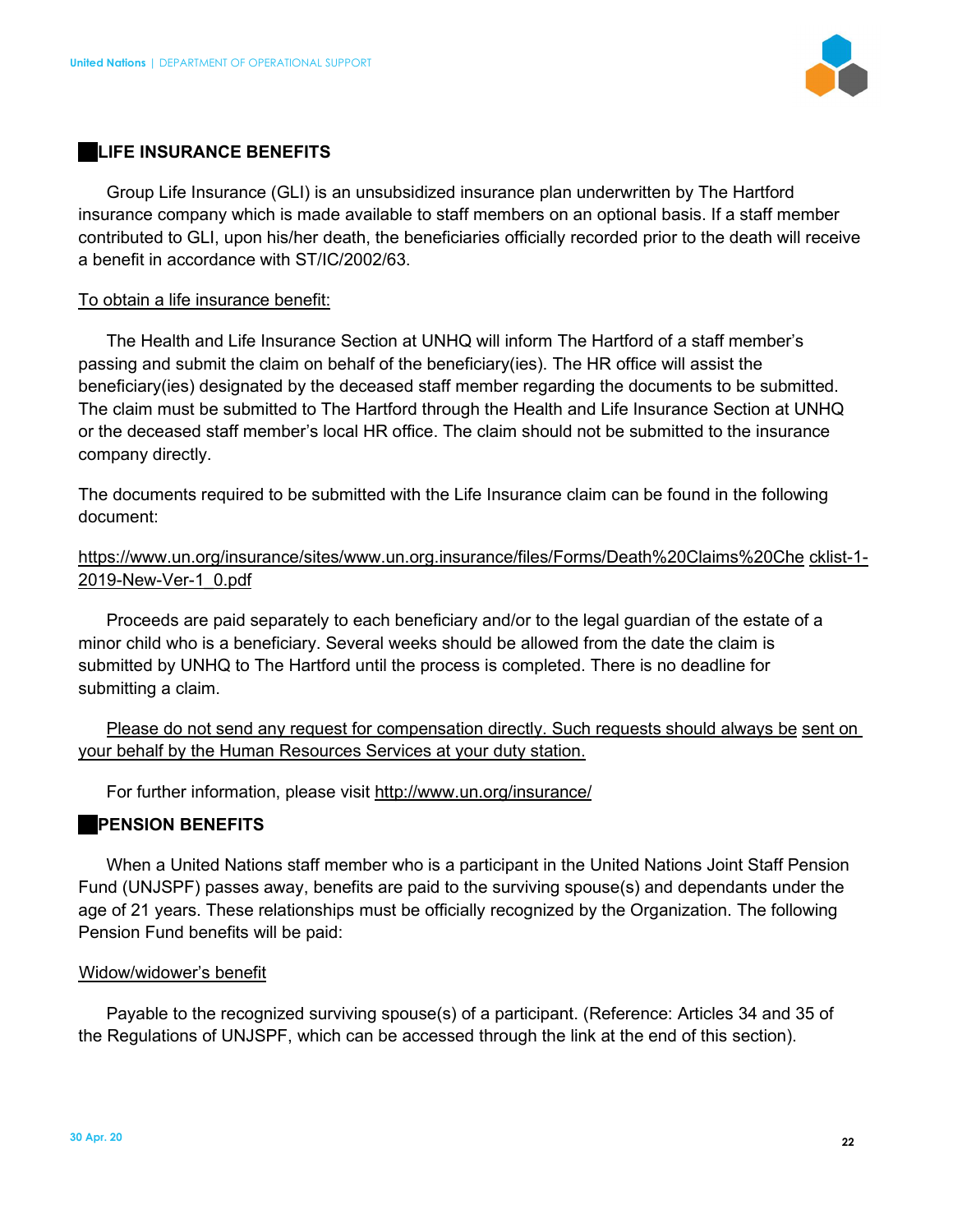

#### Child's benefit

Payable to each officially recognized child of the participant under the age of 21 years. Benefits may also be payable to children over the age of 21, but only if they are found by the United Nations Staff Pension Committee to have been incapacitated by illness or injury for substantial gainful employment.

In this case, if there is no other surviving parent, arrangements should be made to legally appoint a guardian for the minor or incapacitated child so that payments can be made accordingly. (Reference: Article 36 of the Regulations and Administrative Rule J.2(e) of UNJSPF, which can be accessed through the link at the end of this section).

#### Divorced surviving spouse's benefit

A benefit may be payable to the former spouse of a participant upon request under the following conditions:

- Must have been married to the staff member for a continuous period of at least 10 years during which the staff member contributed to the Fund;
- If the staff member's death occurred within 15 years of the date when the divorce became final unless there is an obligation on the part of the staff member to pay maintenance;
- The former spouse has reached the age of 40;
- Evidence is provided by the former spouse that there is no express renouncement of UNJSPF pension benefit entitlements as part of the divorce settlement.

(Reference: Article 35 of the UNJSPF Regulations, which can be accessed through the link at the end of this section and UNJSPF Divorce Booklet, accessed via the following link: https://www.unjspf.org/documents/divorce/

# Secondary dependant's benefit

This benefit is payable if there is no surviving spouse, divorced surviving spouse or child eligible for a periodic benefit, under certain circumstances, and in strict conformity with article 37 of the Regulations of UNJSPF. Please note the following:

- A secondary dependant's benefit is payable to only one surviving secondary dependent;
- If payable to a surviving parent, the benefit would be paid at the same rate used for a surviving spouse;
- If payable to a surviving sibling under the age of 21 or who is over the age of 21 and disabled, the benefit would be paid at the same rate used for a child's benefit;
- **If more than one person is eligible, the benefit would be paid to the person designated by the** participant or, in the absence of such designation, to the person designated by the Board.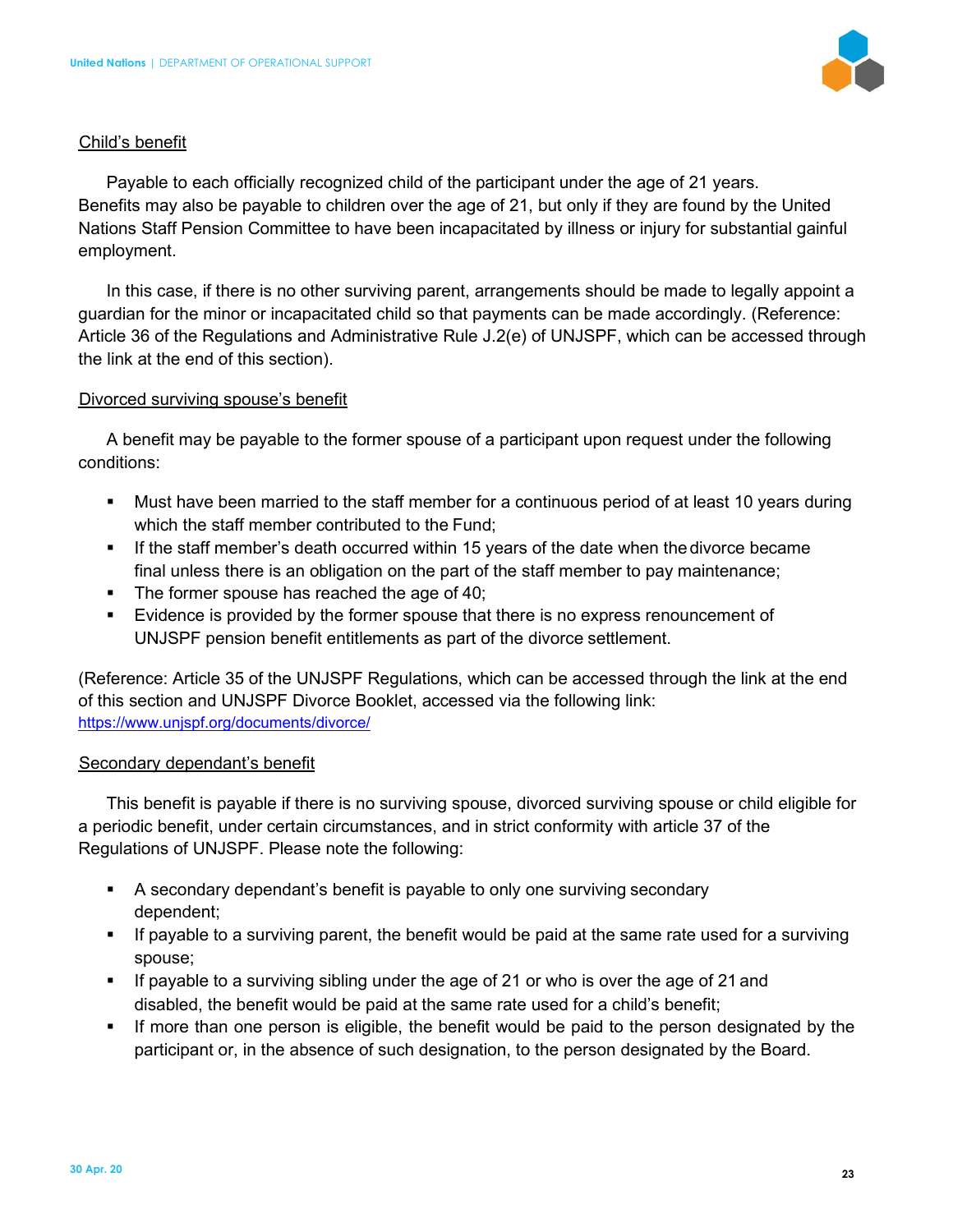

#### Residual settlement

If there is no surviving relative eligible for a periodic benefit, as described above, a residual settlement may be payable to the beneficiary designated by the participant on the form "Designation of recipient of residual settlement" (PENS.A/2 form). This settlement would be a one-time payment. This form is separate from the P.2 form, which is used for the designation of a beneficiary of any amounts due by the United Nations as the employer of the staff member (Article 38 of the Regulations of the UNJSPF).

In the event of a staff member's death, the HR office will submit the relevant documents to the Pension Fund immediately following the approval of the separation Staff Action (PA). Finalizing a Staff Action (PA) is often delayed by unresolved leave issues, outstanding travel and education claims, etc. Staff members are therefore encouraged to ensure their records are in order and that they take immediate action on their administrative issues during their service with the Organization. It is important that family members or beneficiaries be able to produce as quickly as possible any information requested by the HR office to supplement the payment request. Bearing in mind the need for income continuity of your dependants, please note that a settlement from the UNJSPF will take up to 4 to 6 weeks following receipt of the Staff Action form (PA) in their office. If you have a disabled child over the age of 21, you should contact the Pension Fund for guidance on what actions you should take now to ensure that the child receives a pension benefit in the event of your passing.

For further information, please refer to Survivor's Benefits Booklet located on UNJSPF website http://www.unjspf.org.

For more information on the Pension Fund regulations, please consult the Regulations, Rules and Pension Adjustment System of the United Nations Joint Staff Pension Fund at https://www.unjspf.org/regulations-and-rules-of-the-unjspf/

# **COMPENSATION PAYMENT UNDER APPENDIX D**

# **Participation and coverage:**

Appendix D to the United Nations Staff Rules provides workers' compensation coverage for death, injury or illness attributable to the performance of official duties on behalf of the United Nations. It should be noted that not all deaths, injuries or illnesses that occur in the course of performing official duties or duty related travel are automatically considered to be directly attributable to the performance of official duties.

All United Nations staff appointed under the United Nations Staff Regulations and Rules are covered under Appendix D in the event of death, injury or illness caused by the performance of their duties, and may be eligible for compensation which includes:

 compensation for loss of life of the staff member paid to the recognized spouse and dependent children;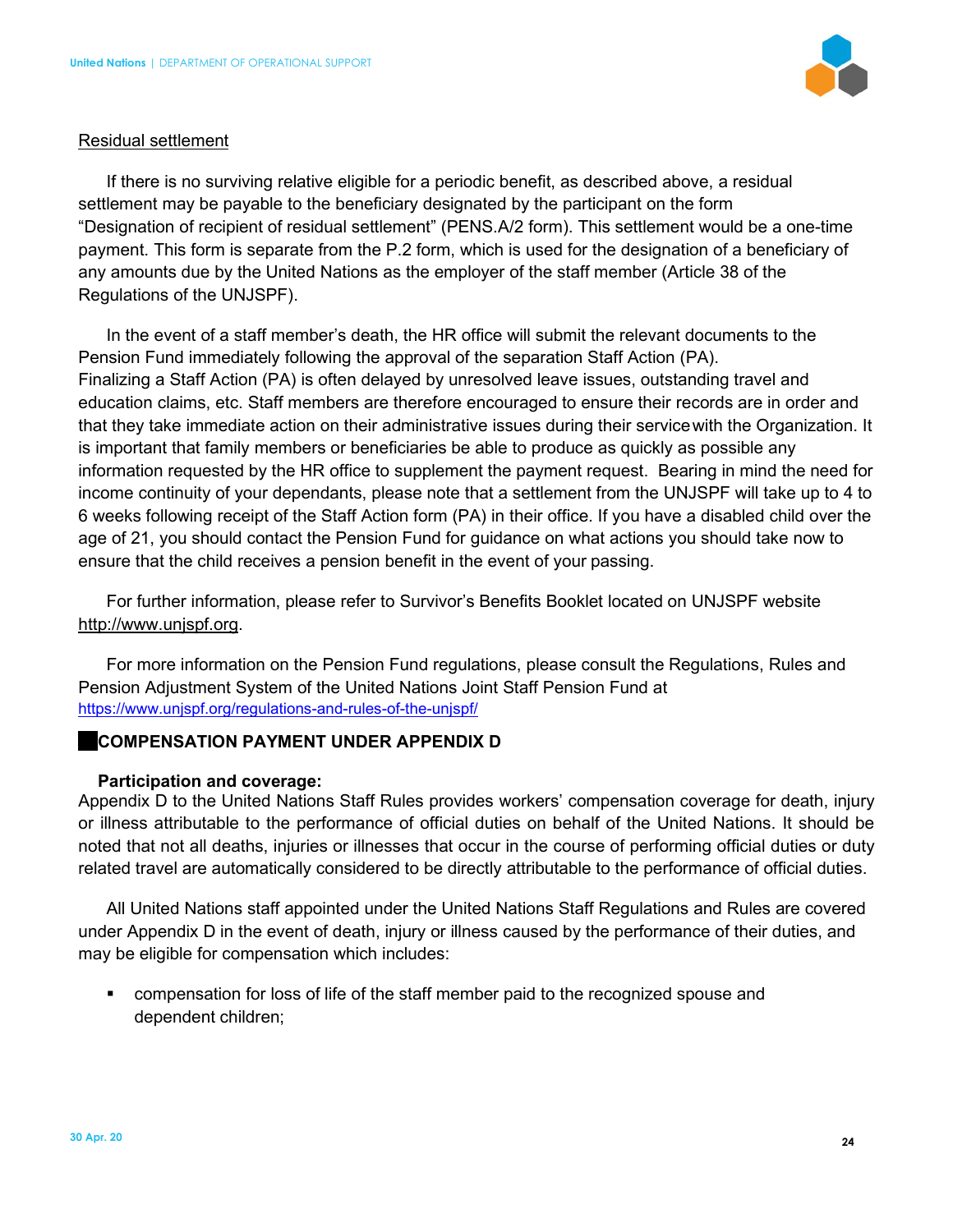

- a reasonable amount for reimbursement of funeral expenses, including preparation of the remains;
- reimbursement of costs directly related to hospitalization and medical treatment;
- transportation of remains and transportation of eligible dependants to their place of residence, official duty station or, with some limitations, to another place specified by the staff member's family.

# Claim:

When a staff member's death takes place during the performance of official duties, the incident should be reported to the security or medical office in the duty station as soon as possible. The deadline for filing a claim for compensation is 12 months from the date of the incident.

The HR office will advise if a claim can be made under Appendix D. Each claim is considered on a case-by-case basis. Claims should be processed through the HR office. The following documents are generally required for the claim, and will be obtained by the HR office, who will submit the claim on behalf of the recognized dependants of the staff member to the Advisory Board on Compensation Claims (ABCC) secretariat for review and processing. A claimant may be required to submit medical reports, proofs of payment and other documentation. Claims should not be sent directly to the ABCC secretariat.

Normally the claim will comprise the following documents:

- Form "Claim for Compensation under Appendix D of the Staff Rules" (P.290) duly completed;
- **Description of the circumstances of the incident or illness;**
- Official incident/security/investigation report or report of the Board of Inquiry, as applicable;
- **Witness statements, if available;**
- Administrative statement confirming that the claimant was on official duty when the incident occurred;
- Medical reports;
- Staff Action form and/or contract that was in effect at the time of the incident;
- A letter claiming compensation for the surviving spouse and/or dependent children;
- Copies of the death certificate;
- Copies of the marriage and/or birth certificates for dependent children.

The claim will be reviewed by the ABCC secretariat and the Director of the United Nations Division of Health-Care Management and Occupational Safety and Health (DHMOSH) before submission to the ABCC for consideration. All recommendations for compensation under Appendix D must be submitted to the Secretary-General for approval.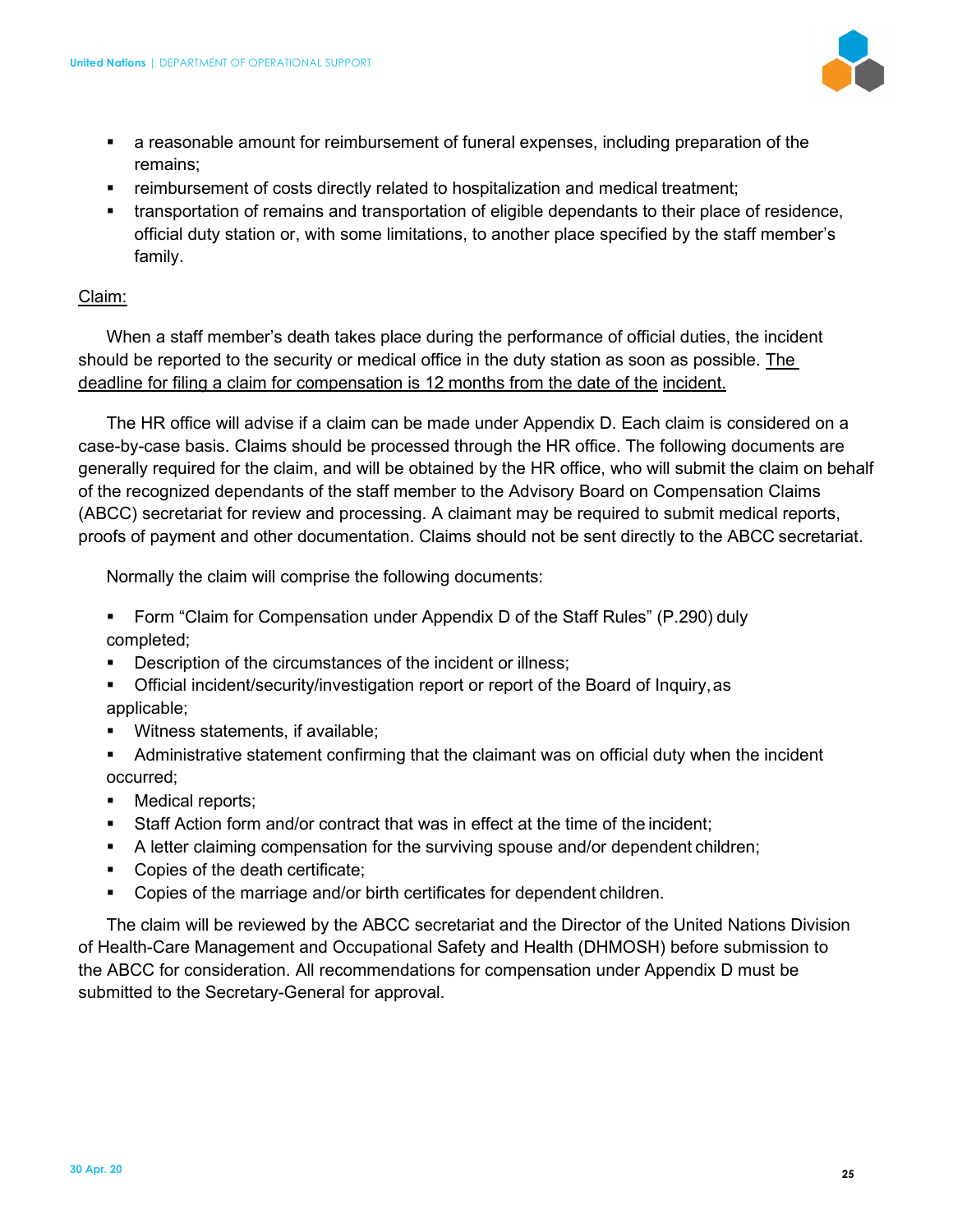

# Please do not send any request for compensation directly. Such requests should always be sent on your behalf by the Human Resources Services at your duty station.

For further information, please refer to Appendix D of ST/SGB/2018/1, *Staff Regulations and rules of the United nations*, dated 1 January 2018.

# **PROCEEDS FROM THE MALICIOUS ACT INSURANCE POLICY (MAIP)**

#### Coverage and participation:

The Malicious Acts Insurance Policy (MAIP) is an inter-agency insurance policy that provides 24 hour coverage for all staff members of the United Nations including participating United Nations system organizations globally in respect of death or permanent disability (total or partial) caused directly or indirectly by war or a malicious act. For a list of organizations participating in the United Nations MAIP programme, please see Annex 1. However, please note that some organizations have their own insurance plan.

Should a staff member covered under the policy die as a result of an incident covered by the policy, the proceeds shall be paid as follows:

If the staff member has a surviving spouse and/or a dependent child or children at the time of death, the proceeds shall be paid to the spouse and any dependent children, in equal shares.

If the staff member does not have a surviving spouse and/or a dependent child or children at the time of death, the proceeds shall be paid to the beneficiaries designated by the staff member.

Each beneficiary shall receive the share of the proceeds indicated by the staff member. In the absence of any instructions given by the staff member as to the share of each beneficiary, the proceeds shall be paid in equal shares to all designated beneficiaries who survive the staff member.

If there is no designated beneficiary at the time of death, the proceeds shall be paid to the estate of the staff member.

Staff should contact their HR Office in order to make any change to their *"Designation, Revocation and Change of Beneficiary" form (P.2).* 

The MAIP may also cover medical expenses up to a value of 10% of the benefit for death, subject to a maximum of US\$10,000.

#### Eligibility and Enrolment:

All United Nations staff members are eligible for automatic MAIP coverage. No enrolment forms need to be completed and participation is at no cost to eligible individuals. Coverage is not extended to spouses or dependent children of the staff member.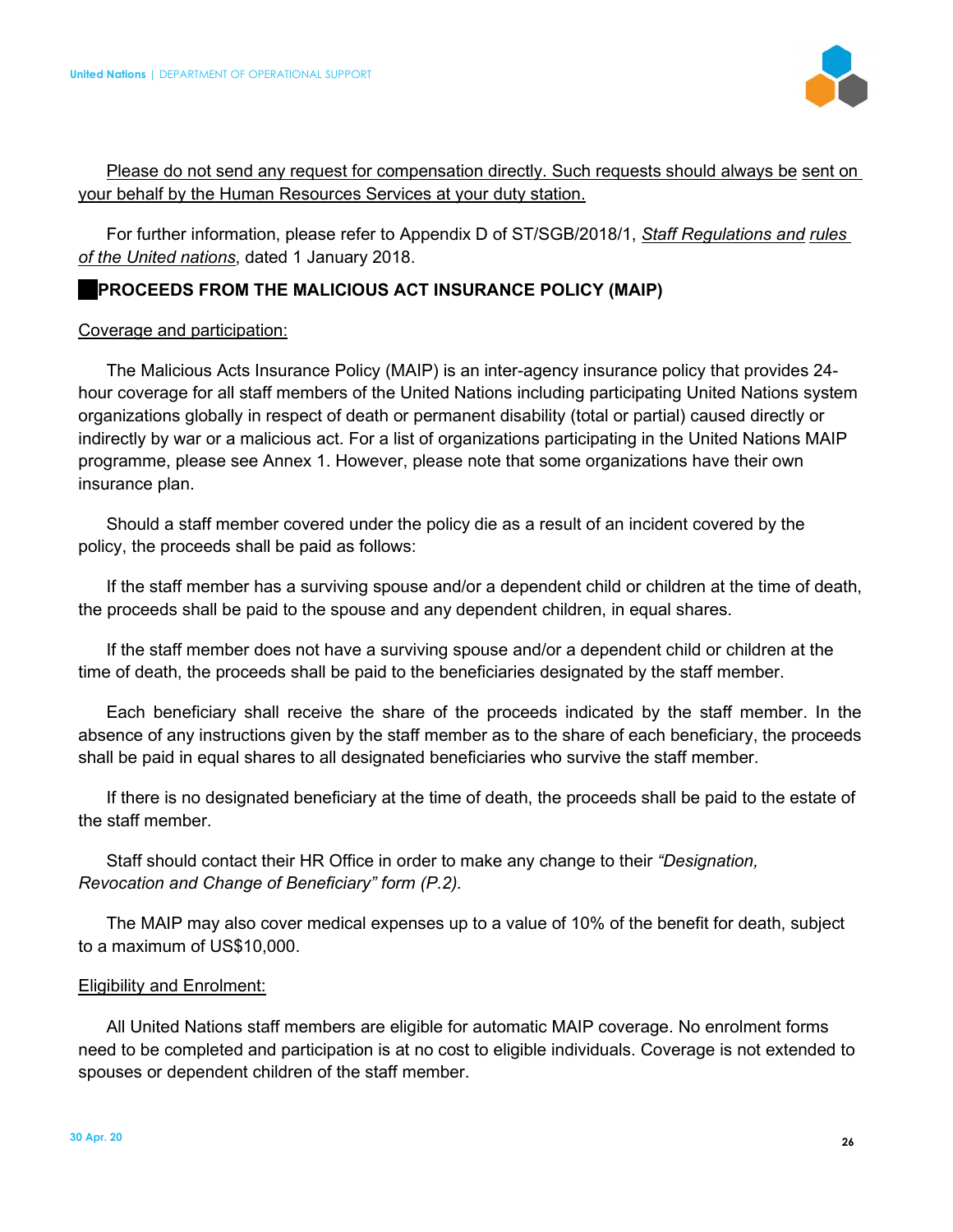

#### Claim:

The claimant's HR office will liaise with the Insurance and Disbursement Service (IDS) regarding the claim and in turn will advise whether or not the claimant is eligible for compensation under the MAIP.

The claimant's HR office will submit the claim, attach the required documentation and obtain the necessary recommendations/approvals from the IDS.

The MAIP benefits are paid upon signing a release form.

Please do not send any request for compensation directly. Such requests should always be sent on your behalf by the Human Resources Services at your duty station.

For further information on the MAIP, please refer to ST/SGB/2004/11, *Payment of insurance proceeds under the malicious acts insurance policy*, dated 9 August 2004, or send an email to: MAIPquestions\_UNHQ@un.org.

A comparison chart between Appendix D and MAIP is available in Annex 2.

# **DEATH BENEFIT TO SURVIVING SPOUSE AND/OR DEPENDENT CHILDREN**

A lump sum payment is made to the officially recorded surviving spouse and/or dependent children of a staff member who dies when holding an appointment of at least one year or having completed one year of service. There is no such payment on behalf of staff members who do not have an officially recorded spouse or dependent children.

Upon confirmation of death, this payment will be initiated and approved by the staff member's HR office for disbursement to the surviving spouse and/or dependent children. The payment is calculated based on the years of service according to the following schedule:

| <b>Completed years of service</b> | Months of base/floor salary |
|-----------------------------------|-----------------------------|
| 3 or less                         | 3                           |
| 4                                 | 4                           |
| 5                                 | 5                           |
| 6                                 | 6                           |
| 7                                 |                             |
| 8                                 | 8                           |
| 9 or more                         | 9                           |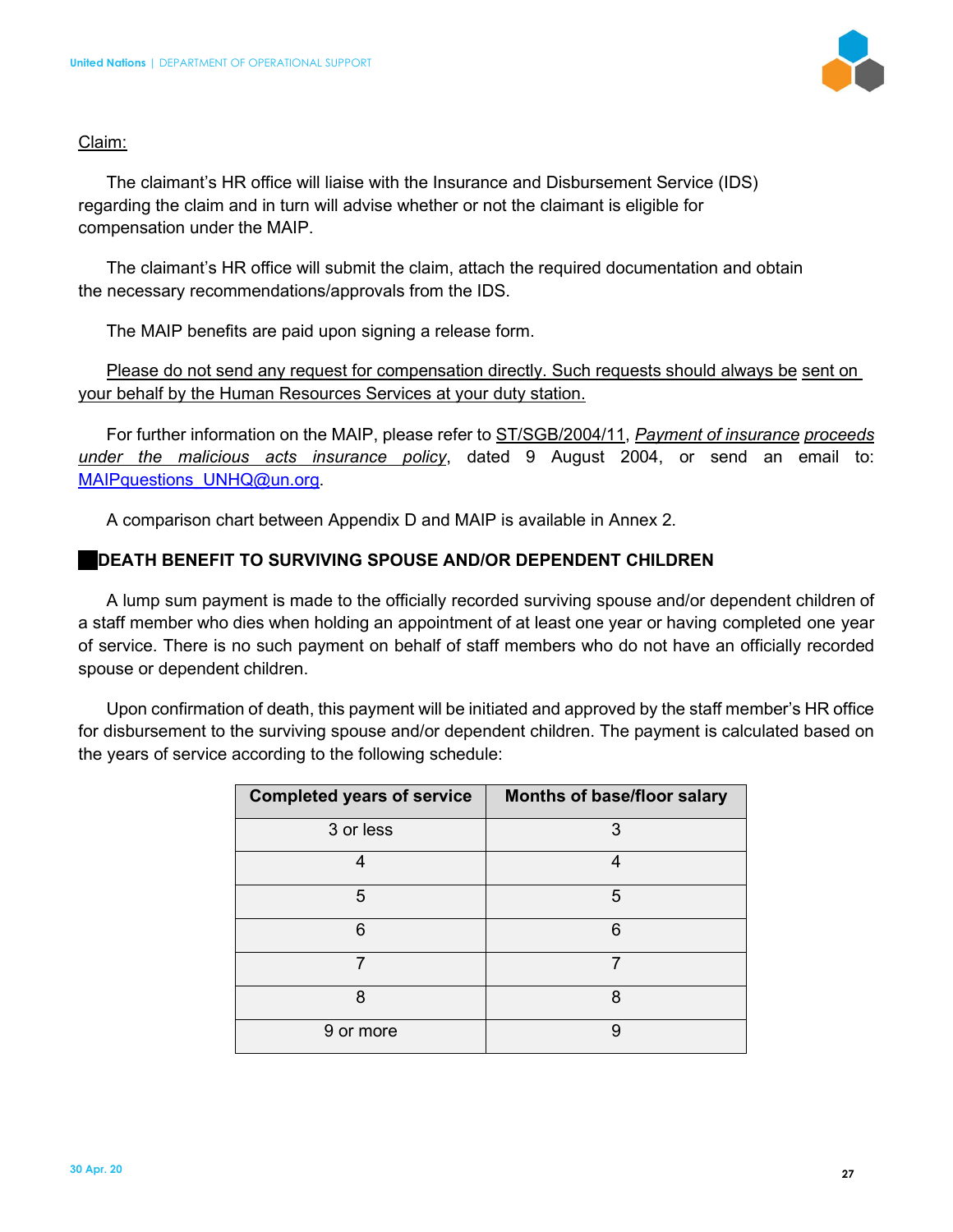

For more information, please see Staff Rule 9.11(vii) of ST/SGB/2018/1, *Staff Regulations and rules of the United Nations*, dated 1 January 2018 for more information.

#### **EDUCATION GRANT**

Education grant and education grant travel for eligible dependent children are extended until the end of the academic year in which the staff member passed away.

# **UNITED NATIONS MEMORIAL AND RECOGNITION FUND (MRF)**

The United Nations Memorial and Recognition Fund has been created as a living memorial to United Nations civilian staff who have died in the line of duty, and provides a practical way of helping their families by assisting financially in the education of surviving children.

Financial support from the Fund consists of a one-time monetary disbursement per family with at least one surviving dependent child aged between 5 and 25 and who was enrolled in full-time education at the time of the staff member's death. When surviving dependent children are under the age of 5 at the time of the staff member's death, the disbursement will be paid when the first dependent child turns 5 and is enrolled in full-time education.

The amount payable shall be the lump sum equivalent of one month of pensionable remuneration at the P-3/VI level at the rate in effect at the time of the incident. Only one payment will be made even if there are multiple surviving children or if the family comprises more than one family unit.

# **Eligibility:**

An application can be made when the following conditions are met:

- a) The parent or legal guardian of the child or children was a United Nations civilian staff and has lost his/her life in the line of duty or is presumed dead in the line of duty;
- b) There is at least one surviving child aged between 5 and 25 who is in full-time attendance at an educational institution;
- c) That child has not yet completed four years of post-secondary studies.

# **How to apply?**

Applications can be made by the surviving spouse or legal guardian on behalf of eligible surviving children directly to the local HR office. When a child is over 18 years of age and no parental or other guardianship applies, he/she can submit an application directly.

For further information, please contact your HR office. You can also refer to ST/SGB/2010/8/Rev.1, *United Nations Memorial and Recognition Fun*d, dated 24 May 2012.

# **COMMUTATION OF ACCRUED ANNUAL LEAVE**

Beneficiaries will be paid for the days of accrued annual leave of a staff member upon his/her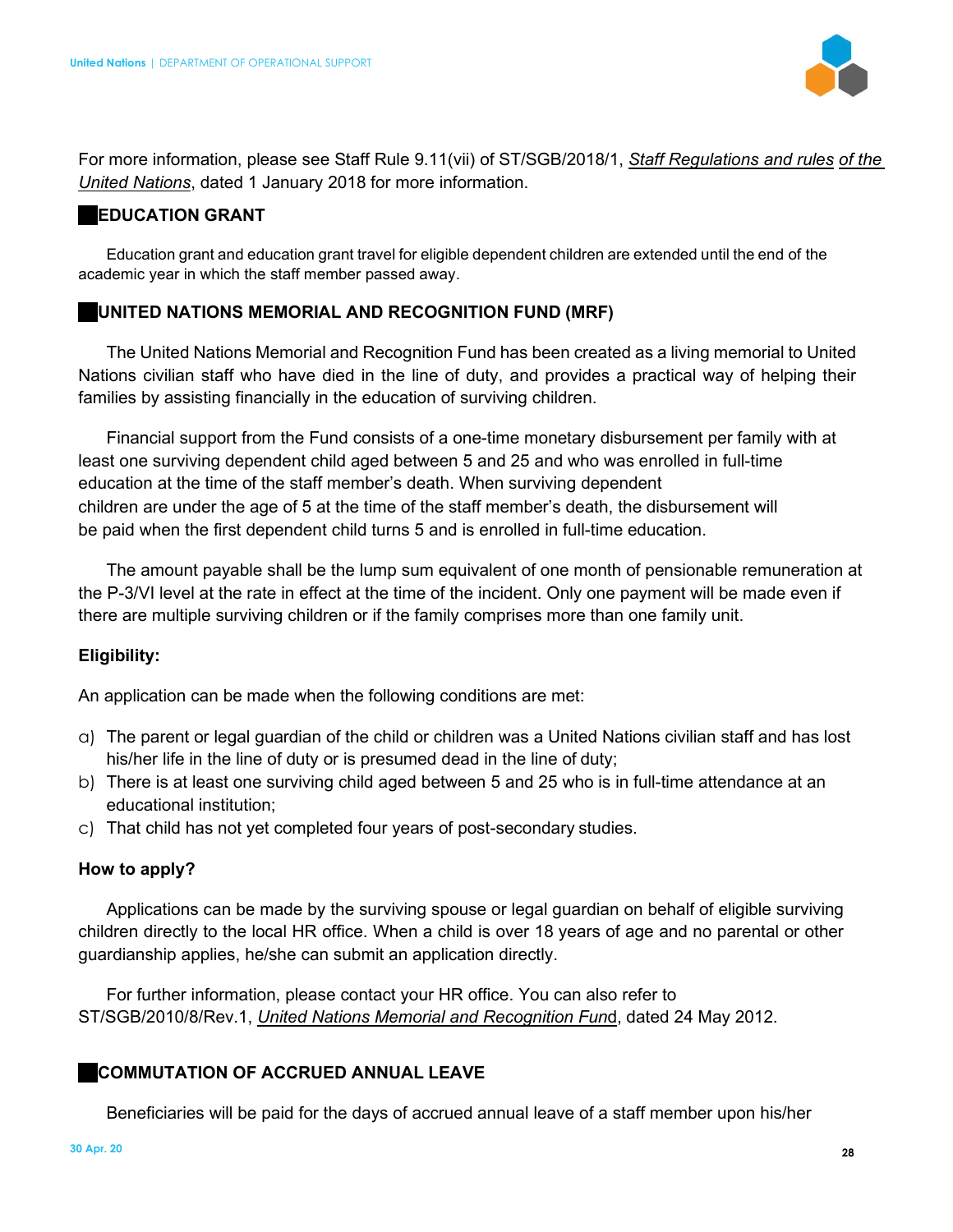

death up to a maximum of 60 days for permanent, continuing or fixed-term appointments and 18 days for temporary appointments.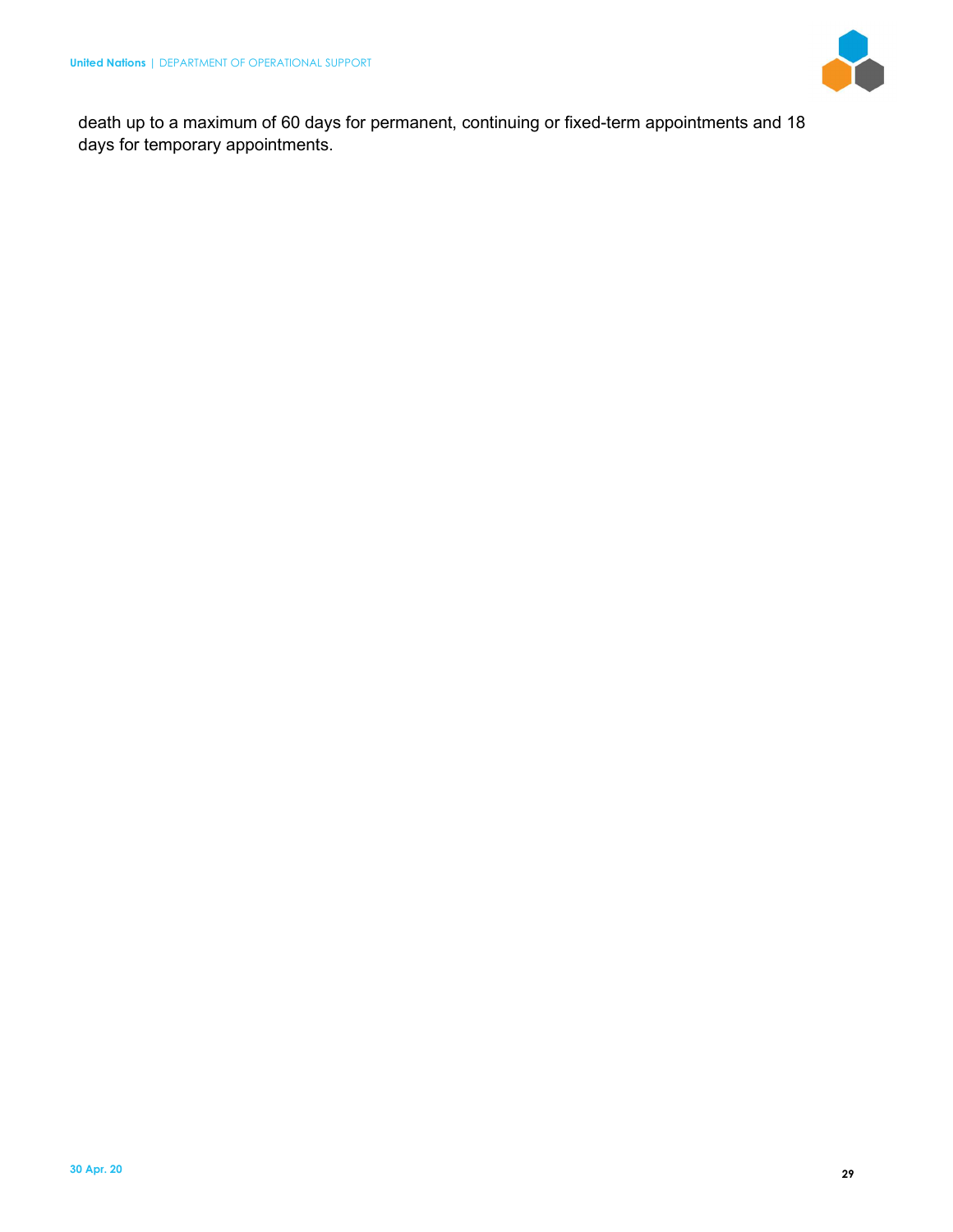

# **REPATRIATION AND TRANSPORTATION OF REMAINS AND PERSONAL EFFECTS TO PLACE OF BURIAL**

#### Repatriation of staff member's remains:

The Organization will cover the cost for the transportation of the remains from the duty station or place of the incident to the place of recruitment or place of home leave. In the event that a decision is made by the family to transport the remains to a different location, the Organization will pay the cost up to the authorized entitlement.

The Organization offers two options for the repatriation of remains:

- 3. Transportation and arrangements by the Organization; or
- 4. Lump-sum option.

The corresponding HR office and/or the HR Family Focal point will advise on options available for repatriation, and initiate travel arrangements.

For more information, please see ST/AI/2011/9, *Coordination of action in cases of death of staff members: travel and transportation in cases of death or health related emergency*, dated 1 August 2011.

# **SHIPMENT OF STAFF MEMBER'S PERSONAL AND HOUSEHOLD EFFECTS:**

The United Nations will pay for the shipment of personal effects and household goods to the place of home leave or place of recruitment as requested by the family, and in accordance with the initial shipment entitlement established upon recruitment/assignment to the duty station. The shipment entitlement should be discussed with the HR office as early as possible.

When the separation is the result of death attributable to performance of official duties, the two years grace period allowed for removal expenses on separation will not apply.

# **REPATRIATION OF SURVIVING DEPENDANTS Repatriation travel**:

The United Nations will repatriate the surviving spouse and dependent children to the place of recruitment or place of home leave, if they were officially travelled to and installed at the staff member's duty station

# **Repatriation shipment**:

Dependants who were installed at the duty station will be entitled to shipment of their personal effects and household goods to the place of recruitment or place of home leave as requested, in accordance with the initial shipment entitlement established upon recruitment/assignment to the duty station. The shipment entitlement should be discussed with the HR office as early as possible.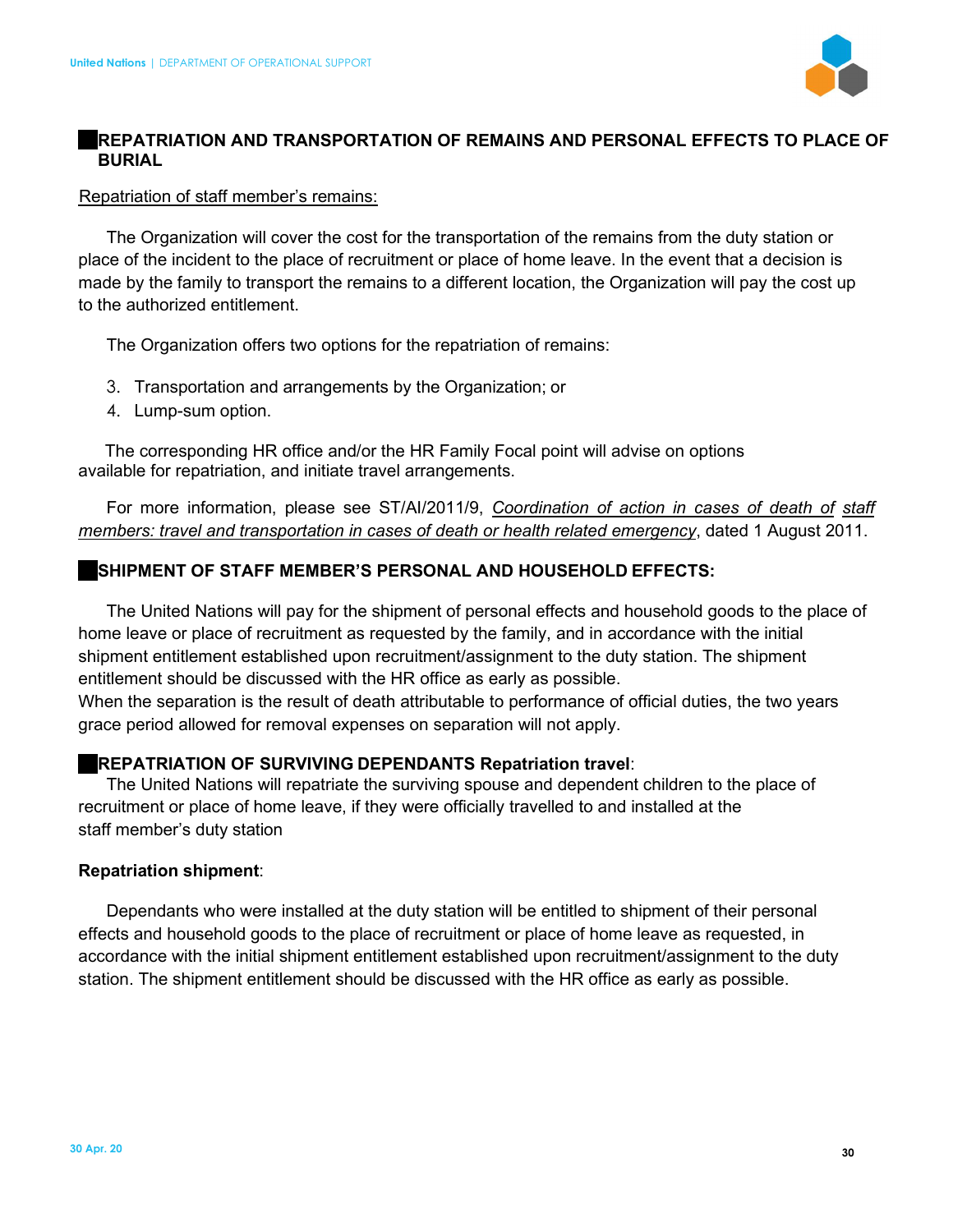

#### **Repatriation grant**:

If the staff member was serving outside his/her home country or country of nationality and had accrued at least 5 years of qualifying service, the United Nations will pay a grant to the surviving spouse and/or dependent children, upon submission of evidence of relocation to a place outside the country of the duty station.

#### **FUNERAL COSTS**

A portion of funeral costs that are associated with the preparation of the body may be reimbursable, up to the amount equivalent to three times the monthly G-2, step I, pensionable remuneration applicable at the time of death for the country where the funeral takes place, or, where there is no pensionable remuneration scale for the country where the funeral takes place, the pensionable remuneration scale for Headquarters in New York.

Before confirming funeral arrangements, family members are advised to confirm with the HR office what funeral costs will be reimbursed. All original receipts for related expenses should be kept for supporting the reimbursement claim.

#### **FINAL SETTLEMENT UPON SEPARATION**

The final settlement is a lump sum payment that includes all salary, allowances and outstanding amounts owed by the Organization to a staff member at the time of death. The settlement will include salary and applicable allowances (such as post adjustment, mobility incentive, hardship allowance, overtime, annual leave accrued, spouse, child, or single parent allowance, language allowance, rental subsidy, etc.) as well as a settlement of travel claims, education grant claims and tax reimbursement.

Any amounts due to the Organization by the staff member will be subtracted from this sum (i.e. overpayments on salary and allowances, salary advances, advances related to education grant, travel, annual leave, telephone and communications costs, payments in lieu of lost property, etc.).

#### **Important to note**:

- The final settlement will be paid to the person(s) the staff member has designated as his/her beneficiary(ies) on the form entitled "Designation, Change, or Revocation of Beneficiary" (P.2), which is available from your local HR office and on iSeek $\rightarrow$  Quick Links  $\rightarrow$  Forms. The surviving spouse and dependent children are not automatic beneficiaries of this payment. Therefore, careful attention should be given when filling in and updating this form to ensure that the settlement is paid to the beneficiary(ies) of your wish. The original form must be placed on the staff member's Official Status File (OSF) in his/her local HR office.
- **Payment of the final settlement is contingent on the completion and approval of the Staff Action** (PA) form recording the separation from service. The PA is only finalized once certifications are received on leave records, overtime worked, travel claims submitted and cleared, education grants submitted and cleared, telephone calls certified and all outstanding payments to the Organization are cleared. Often, delays occur pending the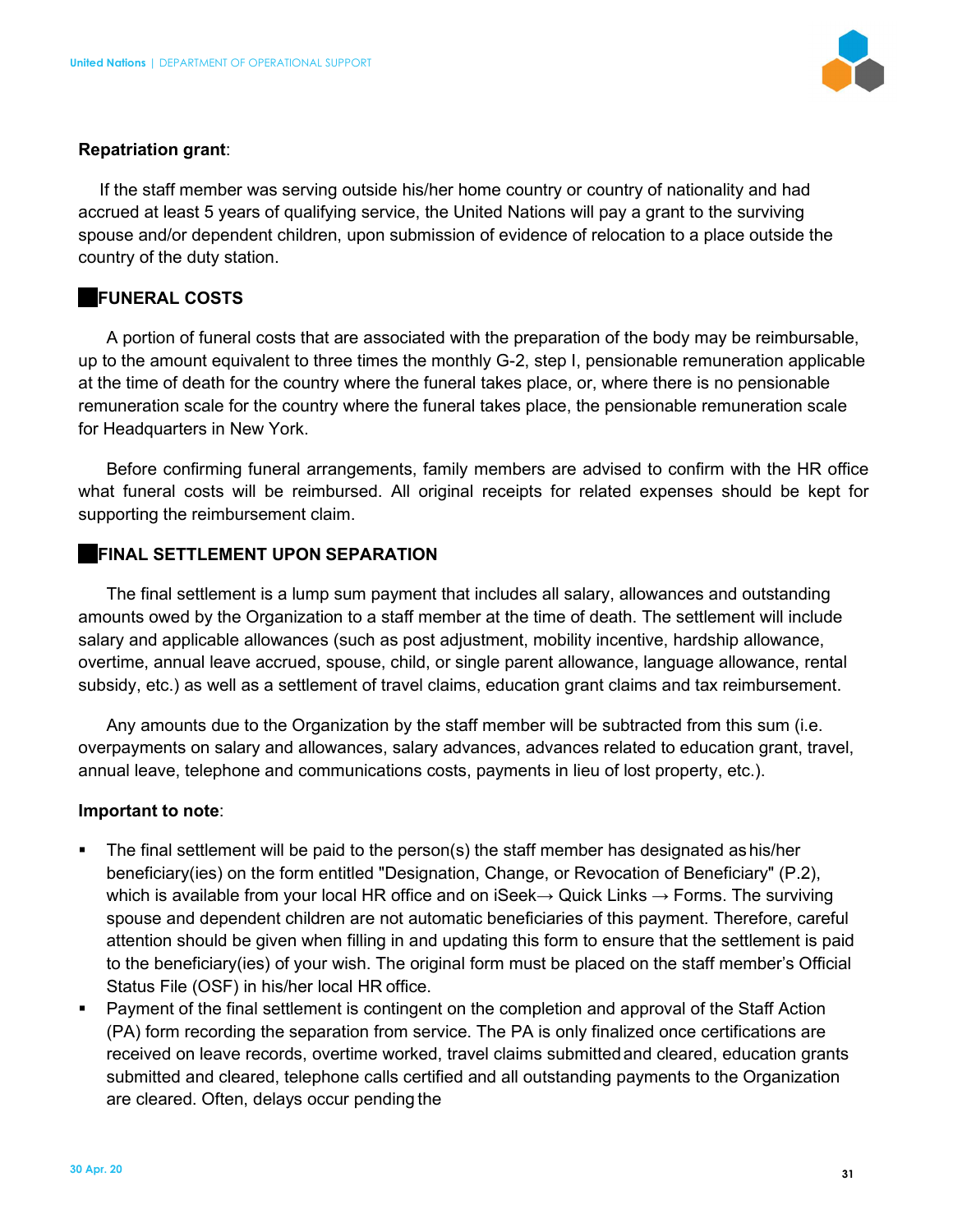

resolution and certification of these administrative issues. It is the staff member's responsibility to ensure that all records and administrative paperwork are up-to-date at all times so this process can be expedited by the HR office as quickly as possible.

The checklist below allows you to note the benefits and entitlements you or your family members may be eligible for in the event of your separation from service due to injury or death, and confirm whether you have the information required to expedite the processing and payment.

| <b>Checklist</b> - Understand the benefits, entitlements and<br>payments in case of injury or death                   | <b>Eligible for</b><br>this benefit? | <b>Have necessary</b><br>information? |
|-----------------------------------------------------------------------------------------------------------------------|--------------------------------------|---------------------------------------|
| Salary up to time of death, including all allowances                                                                  |                                      |                                       |
| Shipment of personal effects (staff member and family)                                                                |                                      |                                       |
| <b>Sick leave</b>                                                                                                     |                                      |                                       |
| <b>Compensation under the Malicious Acts Insurance Policy</b><br>(MAIP)                                               |                                      |                                       |
| <b>Compensation under the Appendix D to the Staff Rules</b>                                                           |                                      |                                       |
| UNJSPF Disability benefit in case of injury or illness that<br>leaves a participant incapacitated for further service |                                      |                                       |
| Repatriation travel to home country for staff member and<br>eligible family members                                   |                                      |                                       |
| ASHI - After service health insurance (including for spouse and<br>dependants)                                        |                                      |                                       |
| Group life insurance (beneficiaries designated on Aetna form)                                                         |                                      |                                       |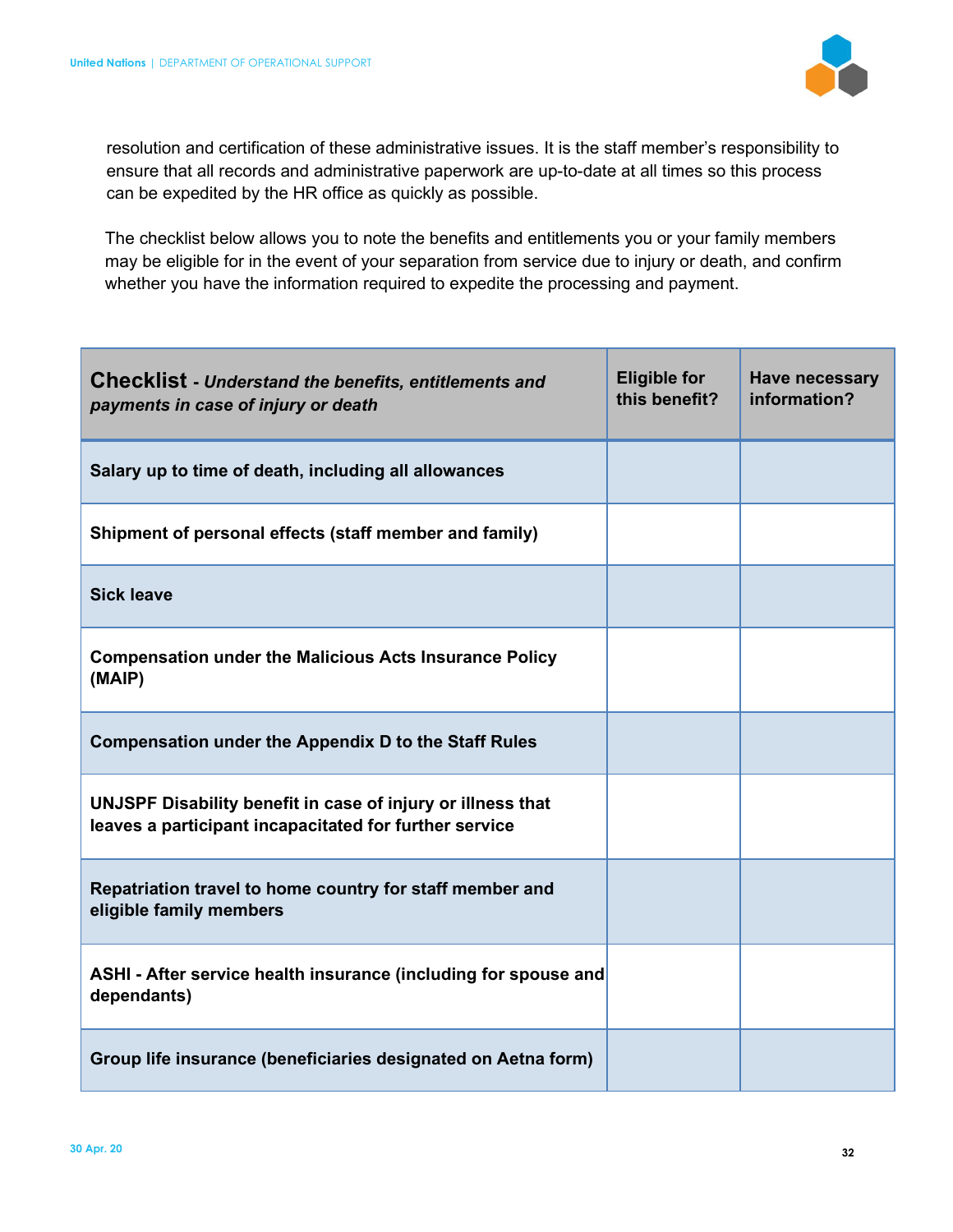

| Pension benefits (widow/er's benefit, child benefit, secondary<br>dependant's benefit, residual settlement)         |  |
|---------------------------------------------------------------------------------------------------------------------|--|
| Lump sum for recognized spouse and/or dependent children<br>(calculated based on years of service) in case of death |  |
| <b>Compensation for lost personal property</b>                                                                      |  |
| <b>Education grant for dependants</b>                                                                               |  |
| Disbursement from the UN Memorial and Recognition Fund                                                              |  |
| Commutation of annual leave (up to 60 days)                                                                         |  |
| Repatriation and transportation of the remains to place of<br>recruitment or home country                           |  |
| <b>Reimbursement of part of funeral costs</b>                                                                       |  |
| <b>Repatriation grant for surviving dependants</b>                                                                  |  |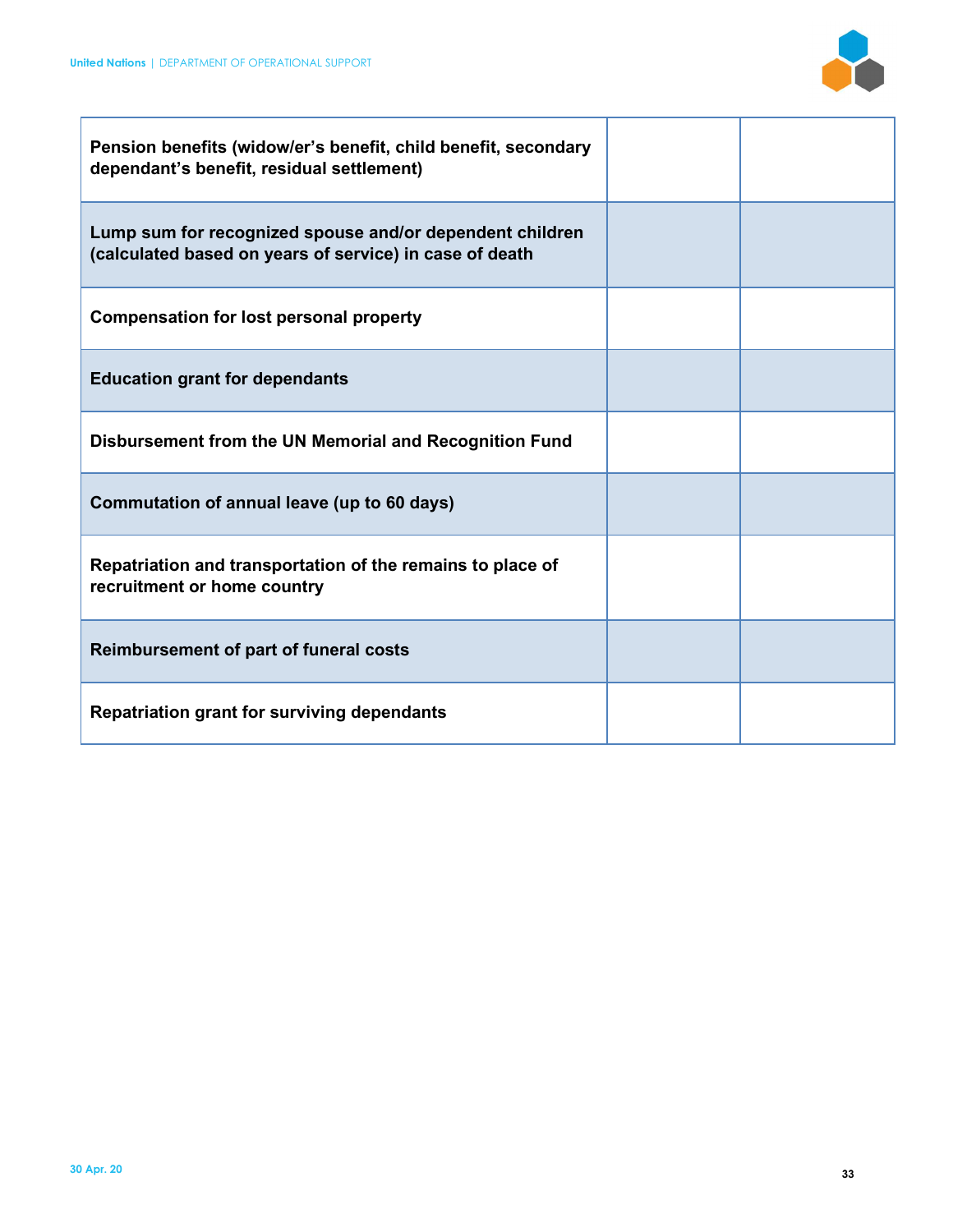

# **REFERENCE DOCUMENTS**

- □ ST/SGB/2018/1 Staff Regulations and rules of the United Nations, dated 1 January 2018
- □ ST/SGB/2018/1/Appendix D, Appendix D to Staff rules, dated 1 January 2018
- □ ST/AI/149/Rev.4, Compensation for Loss of or Damage to Personal Effects Attributable to Service, dated 14 April 1993
- □ ST/AI/1999/16, Termination of Appointment for Reasons of Health, dated 28 December 1999
- □ ST/AI/2000/10, Medical Evacuation, dated 21 September 2000
- □ ST/SGB/2004/11, Payment of Insurance Proceeds under the Malicious Acts Insurance Policy, dated 9 August 2004
- □ ST/AI/2016/4, Excess Baggage, Shipments and Insurance, dated 1 July 2016
- □ Regulations, Rules and Pension Adjustment System of the United Nations Joint Staff Pension Fund
- □ ST/AI/2007/3, After-Service Health Insurance, dated 1 July 2007
- □ ST/IS/2002/63, United Nations group life insurance plan
- □ ST/AI/2011/9, Coordination of Action in Cases of Death of Staff Members: travel and transportation in cases of death or health related emergency, dated 1 August 2011
- □ ST/SGB/2010/8/Rev.1, The United Nations Memorial and Recognition Fund, dated 24 May 2012
- □ ST/AI/2013/4, Consultants and Individual Contractors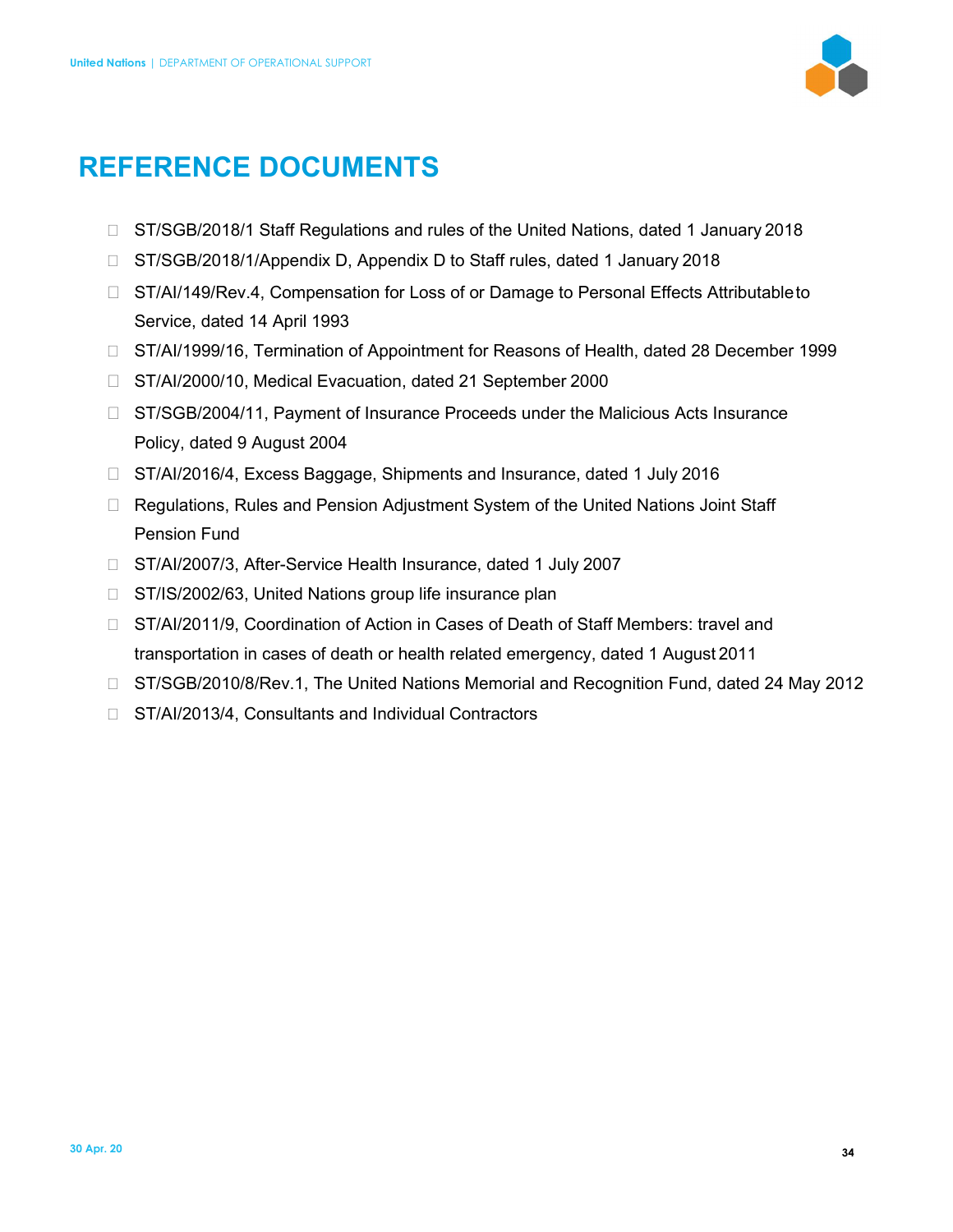

# **ANNEX 1. ENTITIES PARTICIPATING IN UN MAIP PROGRAMME**

- 1. Comprehensive Nuclear-Test-Ban Treaty Organization (CTBTO)
- 2. Food and Agriculture Organization (FAO)
- 3. International Atomic Energy Agency (IAEA)
- 4. International Civil Aviation Organization (ICAO)
- 5. International Court of Justice (ICJ)
- 6. International Fund for Agricultural Development (IFAD)
- 7. International Maritime Organization (IMO)
- 8. International Organization for Migration (IOM)
- 9. International Seabed Authority (ISA)
- 10. International Trade Centre (ITC)
- 11. United Nations (UN)
- 12. UNAIDS
- 13. United Nations Convention to Combat Desertification (UNCCD)
- 14. United Nations High Commissioner for Refugees (UNCHR)
- 15. United Nations Development Programme (UNDP)
- 16. United Nations Educational, Scientific, and Cultural Organization (UNESCO)
- 17. United Nations Framework Convention on Climate Change (UNFCCC)
- 18. United Nations Population Fund (UNFPA)
- 19. United Nations Children's Fund (UNICEF)
- 20. United Nations Mechanism for International Criminal Tribunals (UNICTR)
- 21. United Nations' International Court Tribunal for the former Yugoslavia (UNICTY)
- 22. United Nations Industrial Development Organization (UNIDO)
- 23. United Nations Office for Project Services (UNOPS)
- 24. United Nations Relief and Works Agency (UNRWA)
- 25. United Nations System Staff College (UNSSC)
- 26. United Nations University (UNU)
- 27. United Nations Women (joined 2012)
- 28. Special Tribunal for Lebanon (STL)
- 29. World Meteorological Organization (WMO, joined 2012)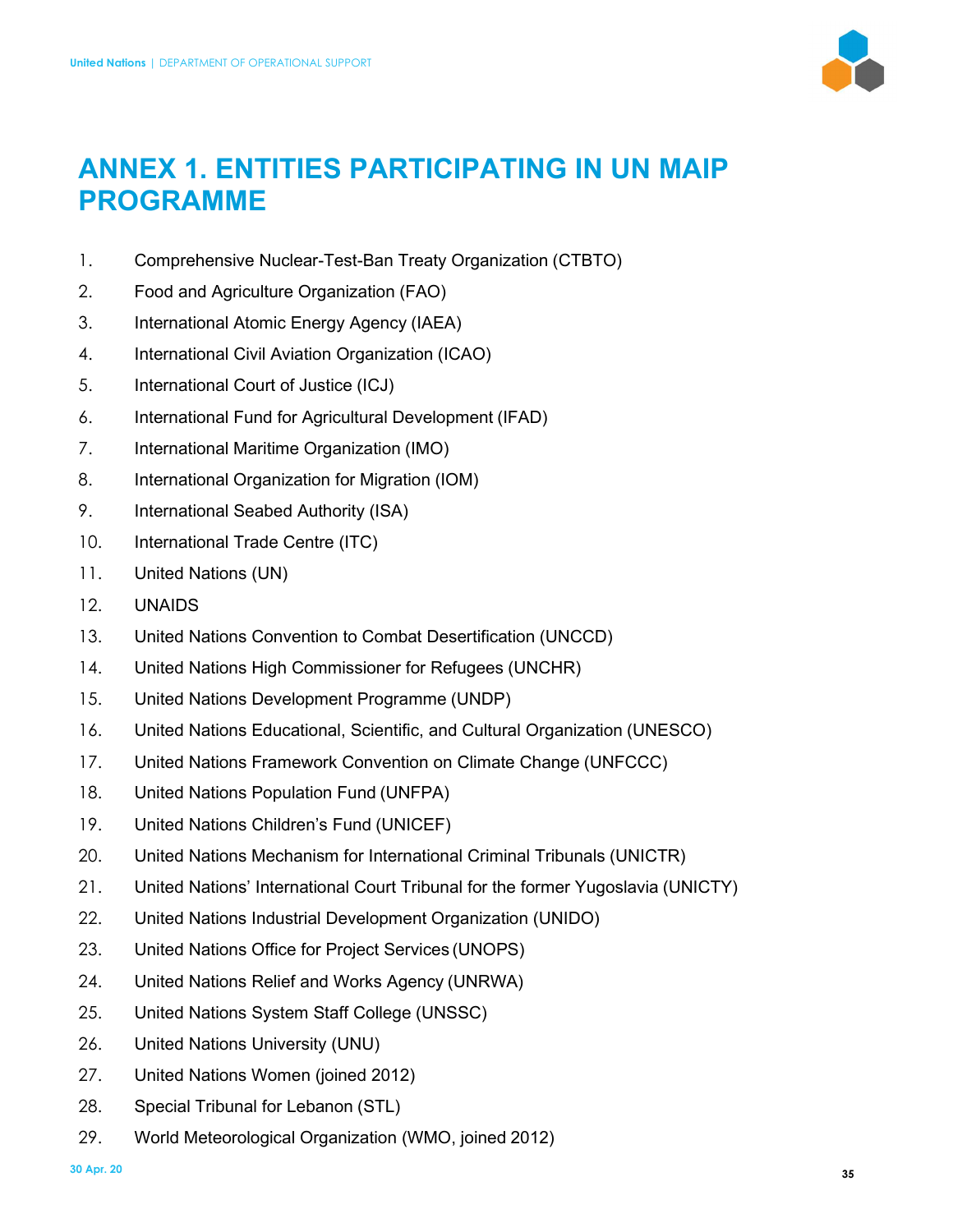

# **ANNEX 2. COMPARISON CHART BETWEEN APPENDIX D AND MAIP**

|                                     | <b>Appendix D</b>                                                                                                                                                                                                                        | <b>MAIP</b>                                                                                                                                                                                                                                                             |  |
|-------------------------------------|------------------------------------------------------------------------------------------------------------------------------------------------------------------------------------------------------------------------------------------|-------------------------------------------------------------------------------------------------------------------------------------------------------------------------------------------------------------------------------------------------------------------------|--|
| <b>Eligibility</b>                  |                                                                                                                                                                                                                                          |                                                                                                                                                                                                                                                                         |  |
| <b>Staff Status</b>                 | All international and locally<br>recruited staff.<br>Note: Consultants and individual<br>contractors are entitled to compensation<br>equivalent to that provided under Appendix<br>D to the Staff Rules (ST/Al/2013/4 para.<br>$5.24$ ). | All international and locally<br>recruited staff.<br>Note: Consultants and individual<br>contractors are also covered under the<br>MAIP (ST/AI/2013/4 para. 5.25).                                                                                                      |  |
| <b>Applicable Situations</b>        | Covers death, injury, or illness<br>attributable to the performance of<br>official duties.                                                                                                                                               | Covers death, permanent total<br>disability, permanent partial<br>disability or permanent loss of<br>function caused directly or<br>indirectly by war or a malicious<br>act.                                                                                            |  |
| <b>Eligibility of Beneficiaries</b> | In the event of death, applies to<br>recognized dependants.                                                                                                                                                                              | In the event of death, applies to<br>the surviving spouse and/or a<br>dependent child or children, or<br>anyone designated as beneficiary<br>if there are no surviving spouse<br>or a dependent child(children).                                                        |  |
| Coverage                            | Death<br>$\blacksquare$<br>Permanent or temporary<br>$\blacksquare$<br>disability (partial or total)<br><b>Illness</b><br>alvaro                                                                                                         | Death<br>$\blacksquare$<br>Permanent total disability<br>Ξ<br>Permanent partial<br>$\blacksquare$<br>disability<br>Permanent loss of function<br>$\blacksquare$<br>caused directly or indirectly<br>by war or a malicious act<br><b>Includes PTSD</b><br>$\blacksquare$ |  |
| <b>Benefits</b>                     |                                                                                                                                                                                                                                          |                                                                                                                                                                                                                                                                         |  |
| <b>Type of Payments</b>             | Lump Sum + Monthly                                                                                                                                                                                                                       | Lump Sum only                                                                                                                                                                                                                                                           |  |
| <b>Death Benefits</b>               | Monthly payments for lifetime of<br>spouse and/or dependent<br>child(children) or secondary<br>dependent if no surviving spouse<br>or child (children).                                                                                  | Lump Sum payment.                                                                                                                                                                                                                                                       |  |